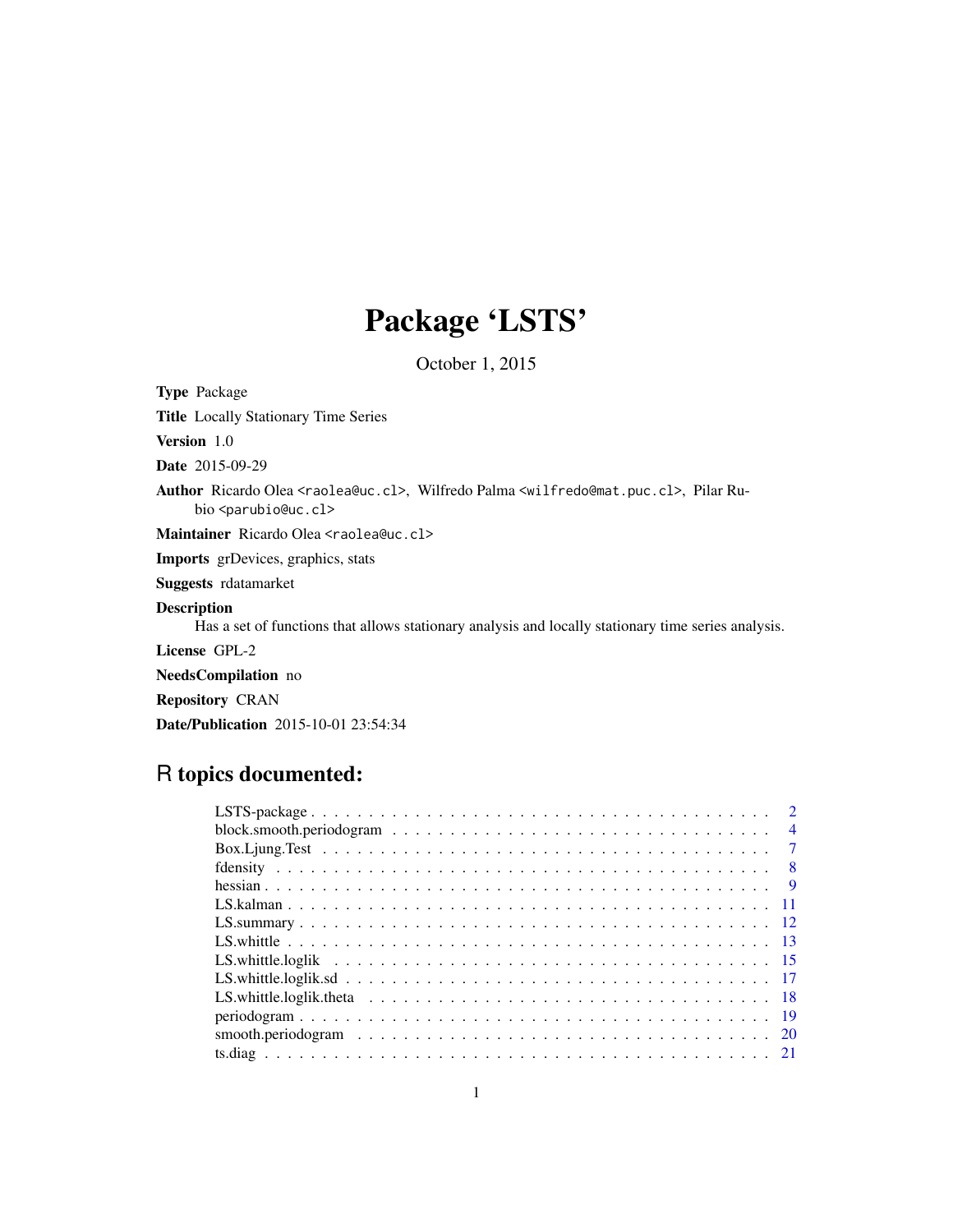#### <span id="page-1-0"></span>**Index** [23](#page-22-0)

LSTS-package *LSTS Package*

#### Description

This package has a set of functions that allows stationary analysis and locally stationary time series analysis.

#### Details

| <b>LSTS</b>                                                |
|------------------------------------------------------------|
| Package                                                    |
| <b>Locally Stationary Time Series</b>                      |
| 1.0                                                        |
| 2015-09-29                                                 |
| block.smooth.periodogram, Box.Ljung.Test,                  |
| fdensity, hessian, LS. kalman, LS. summary,                |
| LS.whittle, LS.whittle.loglik, LS.whittle.loglik.sd,       |
| LS.whittle.theta, periodogram, smooth.periodogram, ts.diag |
|                                                            |

#### Acknowledgment

The first author gratefully acknowledges the financial support from Fondecyt grant 11121128.

#### Author(s)

Ricardo Olea <raolea@uc.cl>, Wilfredo Palma <wilfredo@mat.puc.cl>, Pilar Rubio <parubio@uc.cl> Maintainer: Ricardo Olea <raolea@uc.cl>

#### References

Brockwell, Peter J., and Richard A. Davis. *Introduction to time series and forecasting*. 2002. ISBN-13: 978-0387953519.

Dahlhaus, R. *Fitting time series models to nonstationary processes*. The Annals of Statistics. 1997; Vol. 25, No. 1:1-37.

Dahlhaus, R. and Giraitis, L. *On the optimal segment length for parameter estimates for locally stationary time series*. Journal of Time Series Analysis. 1998; 19(6):629-655.

Palma W. *Long-Memory Time Series. Theory and Methods*. 1st ed. New Jersey: John Wiley & Sons, Inc.; 2007. 285 p.

Olea R, Palma W. *An efficient estimator for locally stationary gaussian long-memory processes*. The Annals of Statistics. 2010; Vol. 38, No. 5:2958-2997.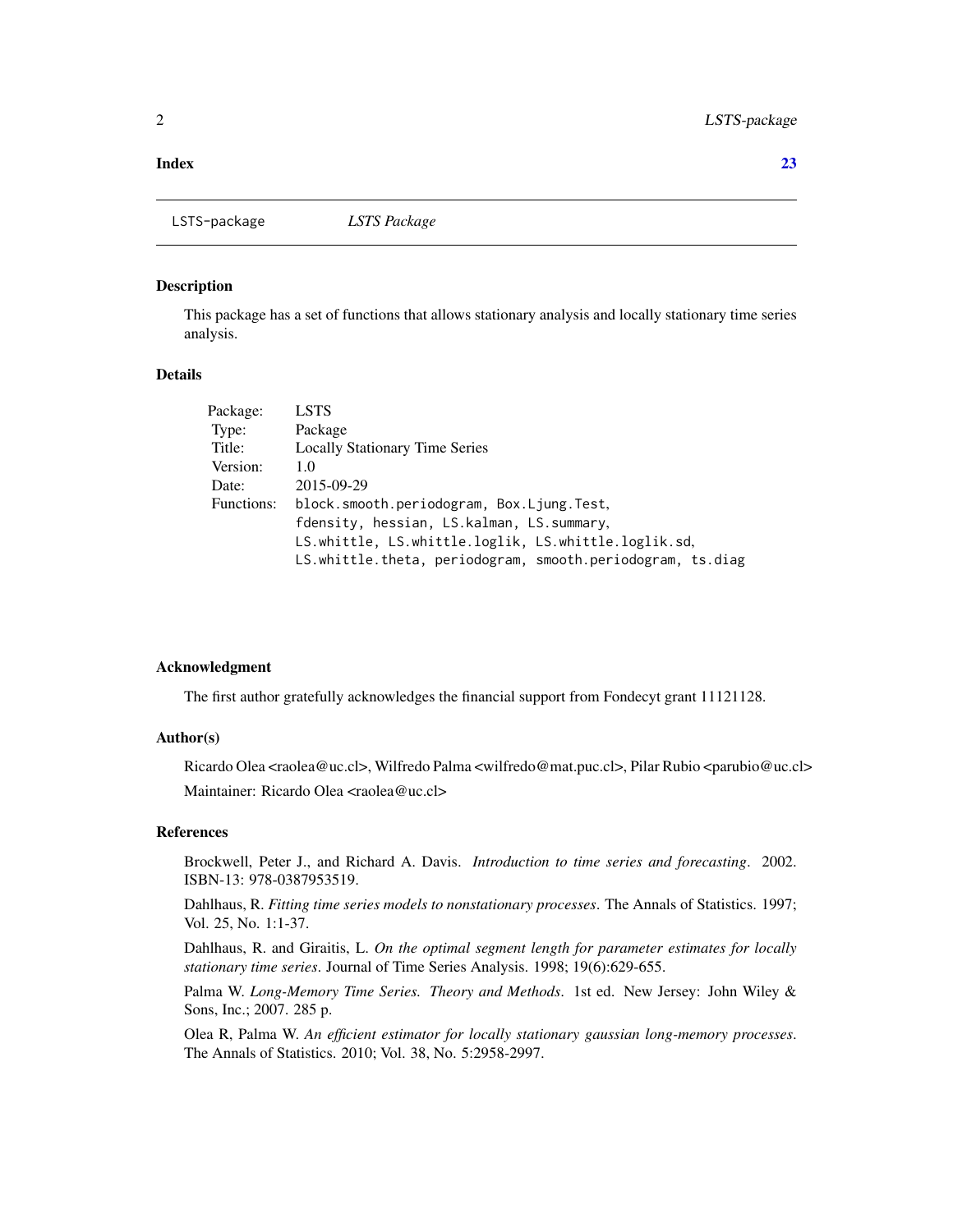#### LSTS-package 3

Palma W, Olea R, & Ferreira G. *Estimation and forecasting of locally stationary processes*. Journal of Forecasting. 2013; Vol. 32, No. 1:86-96.

```
##########################################
########## Tree Ring Aplication ##########
##########################################
## Require: "rdatamarket"
library(rdatamarket)
malleco = dmlist("22tn")
y = malleco$Value
op = par(mfrow = c(1,2)), cex = 0.9)
\text{acf}(y, \text{ lag} = 10, \text{ ylim} = c(-0.1, 1), \text{ bty} = "n", \text{ las} = 1, \text{ main} = "")pacf(y, lag = 10, xlim = c(0,10), ylim = c(-0.1,1), bty = "n", las = 1, main = "")
par(op)
## AR(1) structure
y1 = y[1:250]
y2 = y[243:492]
y3 = y[485:734]
op = par(mfrow = c(2,3), cex = 0.9)
\text{arf}(y1, \text{ lag} = 10, \text{ ylim} = c(-0.1, 1), \text{ bty} = "n", \text{ las} = 1, \text{ main} = \text{"block 1"}\text{arfc}(y2, \text{ lag} = 10, \text{ ylim} = \text{c}(-0.1, 1), \text{ bty} = \text{"n", las} = 1, \text{ main} = \text{"block 2"}\text{arfc}(y3, \text{ lag} = 10, \text{ ylim} = \text{c}(-0.1, 1), \text{ bty} = \text{"n", las} = 1, \text{ main} = \text{"block 3"}pacf(y1, \text{lag} = 10, \text{xlim} = c(0,10), \text{ylim} = c(-0.1,1), \text{bty} = \text{"n", las} = 1, \text{main} = \text{""})
pacf(y2, lag = 10, xlim = c(0,10), ylim = c(-0.1,1), bty = "n", las = 1, main = "")
pacf(y3, \text{lag} = 10, \text{xlim} = c(0, 10), \text{ylim} = c(-0.1, 1), \text{bty} = "n", \text{ las} = 1, \text{ main} = "')par(op)
block.smooth.periodogram(y, spar.freq = 0.8, spar.time = 0.8, theta = 90, phi = 0)
# Analysis by blocks of phi and sigma parameters
T. = length(y)N = 200S = 100M = \text{trunc}((T. - N)/S + 1)table = c()for(j in 1:M){
x = y[(1 + S*(j-1)):(N + S*(j-1))]table = rbind(table,nlminb(start = c(0.65, 0.15), N = N, objective = LS.whittle.loglik,
                                series = x, order = c(p = 1, q = 0)$par)
}
u = (N/2 + S*(1:N-1))/T.
table = as.data.frame(cbind(u, table))
colnames(table) = c("u", "phi", "sigma")op = par(mfrow = c(1,2), cex = 0.8)
spar = 0.6plot(smooth.spline(phi, spar = spar)$y \sim u, data = table, pch = 20, ylim = c(0,1),
      xlim = c(0,1), las = 1, bty = "n", ylab = expression(phi(u)))
```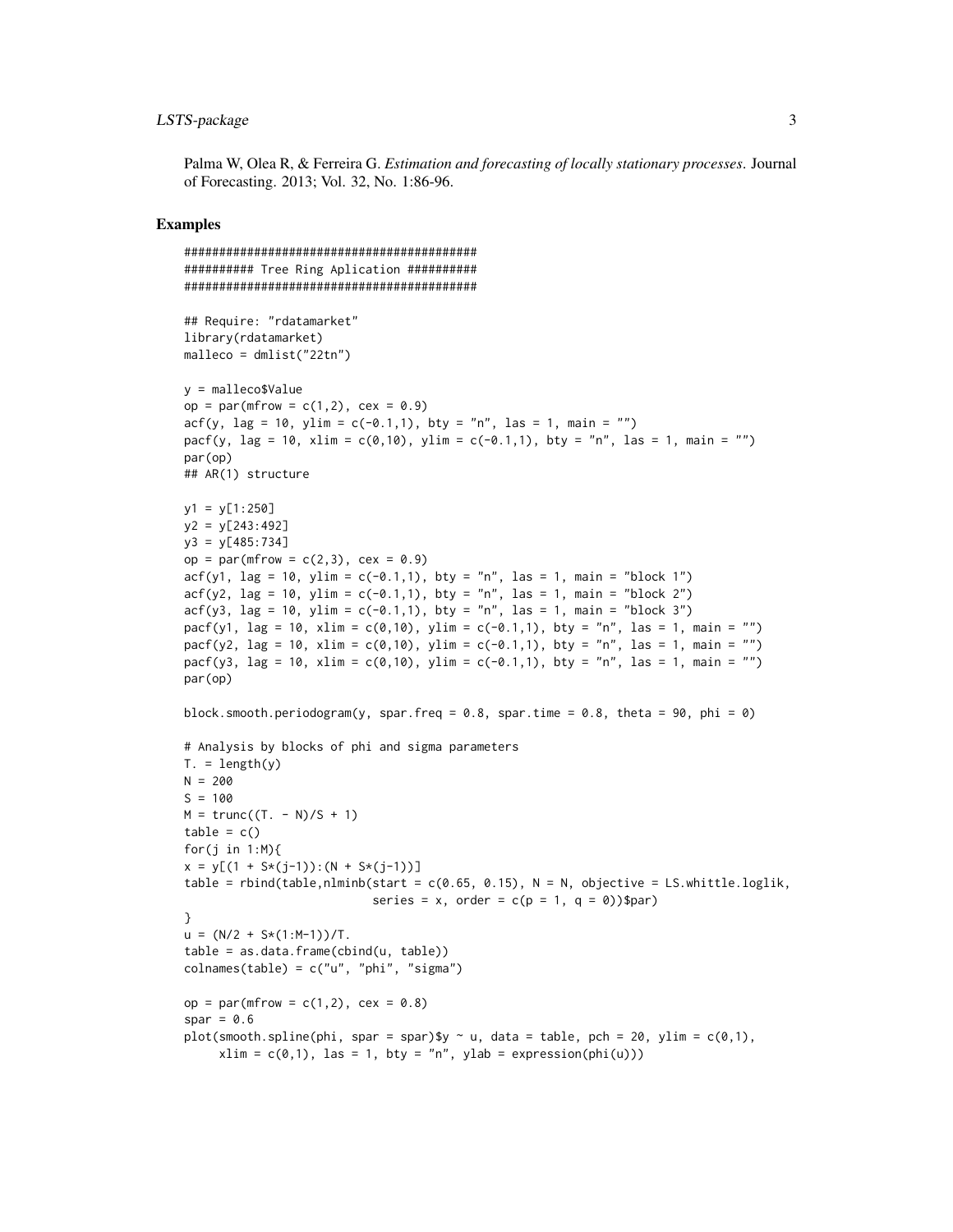```
plot(smooth.spline(sigma, spar = spar)$y \sim u, data = table, pch = 20, ylim = c(0,0.2),
     xlim = c(0,1), las = 1, bty = "n", ylab = expression(phi(u)))
par(op)
## start parameters
phi = smooth.spline(table$phi, spar = spar)$y
fit.1 = nls(phi ~ a0+a1*u, start = list(a0 = 0.65, a1 = 0.00))
sigma = smooth.spline(table$sigma, spar = spar)$y
fit.2 = nls(sigma \sim b0+b1*u, start = list(b0 = 0.65, b1 = 0.00))
fit = LS.whittle(series = y, start = c(coef(fit.1), coef(fit.2)), order = c(p = 1, q = 0),
                 ar. order = c(1), sd. order = 1, N = 180, n. ahead = 10)## Summary
LS.summary(fit)
## Diagnostic
ts.diag(fit$residuals)
## Fitted Values
op = par(mfrow = c(1,2), cex = 0.8)spar = 0.6plot(smooth.spline(phi, spar = spar)$y \sim u, data = table, pch = 20, ylim = c(0,1),
     xlim = c(0,1), las = 1, bty = "n", ylab = expression(phi(u)))
lines(fit$coef[1]+fit$coef[2]*u~u)
plot(smooth.spline(sigma, spar = spar)$y ~ u, data = table, pch = 20, ylim = c(\emptyset, \emptyset.2),
     xlim = c(0,1), las = 1, bty = "n", ylab = expression(sigma(u)))
lines(fit$coef[3]+fit$coef[4]*u~u)
par(op)
plot(fit$series, type = "l")
lines(fit$fitted.values, col = "red", lty = 1)
for(alpha in seq(0.05,1.00, 0.01)){
lines(fit$pred + fit$se * qnorm(1-alpha/2), col = gray(1-alpha))
lines(fit$pred - fit$se * qnorm(1-alpha/2), col = gray(1-alpha))
}
```
block.smooth.periodogram *Smooth Periodogram by blocks*

#### **Description**

Plot in 3D the smoothing periodogram of a time series, by blocks or windows.

#### Usage

```
block.smooth.periodogram(y, x = NULL, N = NULL, S = NULL, p = 0.25,
                         spar.freq = 0, spar.time = 0, theta = 0, phi = 0,
                         xlim = NULL, ylim = NULL, zlim = NULL, ylab = "Time",palette.col = NULL)
```
<span id="page-3-0"></span>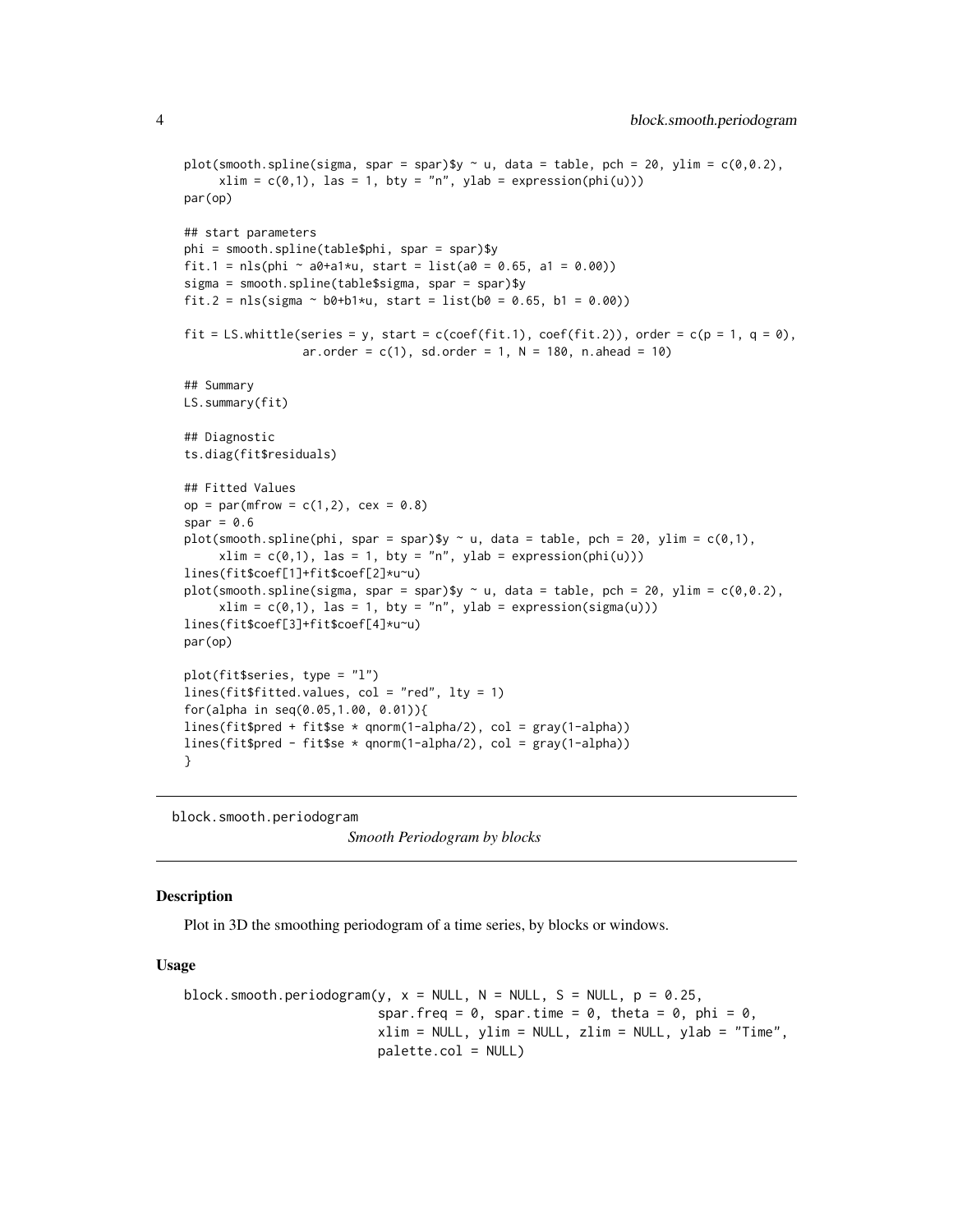#### <span id="page-4-0"></span>**Arguments**

| У                    | data vector.                                                                                                                                                                                                  |  |
|----------------------|---------------------------------------------------------------------------------------------------------------------------------------------------------------------------------------------------------------|--|
| $\times$             | optional vector, if $x$ =NULL then the function uses $x=1$ : n where n is the length of<br>y. More details in 'y' argument from persp function.                                                               |  |
| N                    | value corresponding to the length of the window to compute periodogram. If<br>N=NULL then the function will use $N = \text{trunc}(n^{0.8})$ , see Dahlhaus (1998) where<br>$n$ is the length of the y vector. |  |
| S                    | value corresponding to the lag with which will be taking the blocks or windows<br>to calculate the periodogram.                                                                                               |  |
| p                    | value used if it is desired that S is proportional to N. By default p=0.25, if S and<br>N are not entered.                                                                                                    |  |
| spar.freq, spar.time |                                                                                                                                                                                                               |  |
|                      | smoothing parameter, typically (but not necessarily) in $(0,1]$ .                                                                                                                                             |  |
| theta, phi           | angles defining the viewing direction. the ta gives the azimuthal direction and<br>phi the colatitude.                                                                                                        |  |
| xlim, ylim, zlim     |                                                                                                                                                                                                               |  |
|                      | x-,y- and z-limits. They are NULL by default and they are optionals parameters.                                                                                                                               |  |
| ylab                 | title for 'y' axis. Optional argument, by default is ylab="Time". This must be<br>character strings.                                                                                                          |  |
| palette.col          | colors palette.                                                                                                                                                                                               |  |

#### Details

The number of windows of the function is  $M = \text{trunc}((n - N)/S + 1)$  $M = \text{trunc}((n - N)/S + 1)$  $M = \text{trunc}((n - N)/S + 1)$ , where trunc truncates de entered value and *n* is the length of the vector y. All windows are of the same length N, if this value isn't entered by user then is computed as  $N = \text{trunc}(n^{0.8})$  (Dahlhaus).

block.smooth.periodogram computes the periodogram in each of the *M* windows and then smoothes it two times with smooth. spline function; the first time using spar. freq parameter and the second time with spar.time. These windows overlap between them.

The surface is then viewed by looking at the origin from a direction defined by theta and phi. If theta and phi are both zero the viewing direction is directly down the negative y axis. Changing theta will vary the azimuth and changing phi the colatitude.

#### Author(s)

Ricardo Olea <raolea@uc.cl>

#### References

Dahlhaus, R. *Fitting time series models to nonstationary processes*. The Annals of Statistics. 1997; Vol. 25, No. 1:1-37.

Dahlhaus, R. and Giraitis, L. *On the optimal segment length for parameter estimates for locally stationary time series*. Journal of Time Series Analysis. 1998; 19(6):629-655.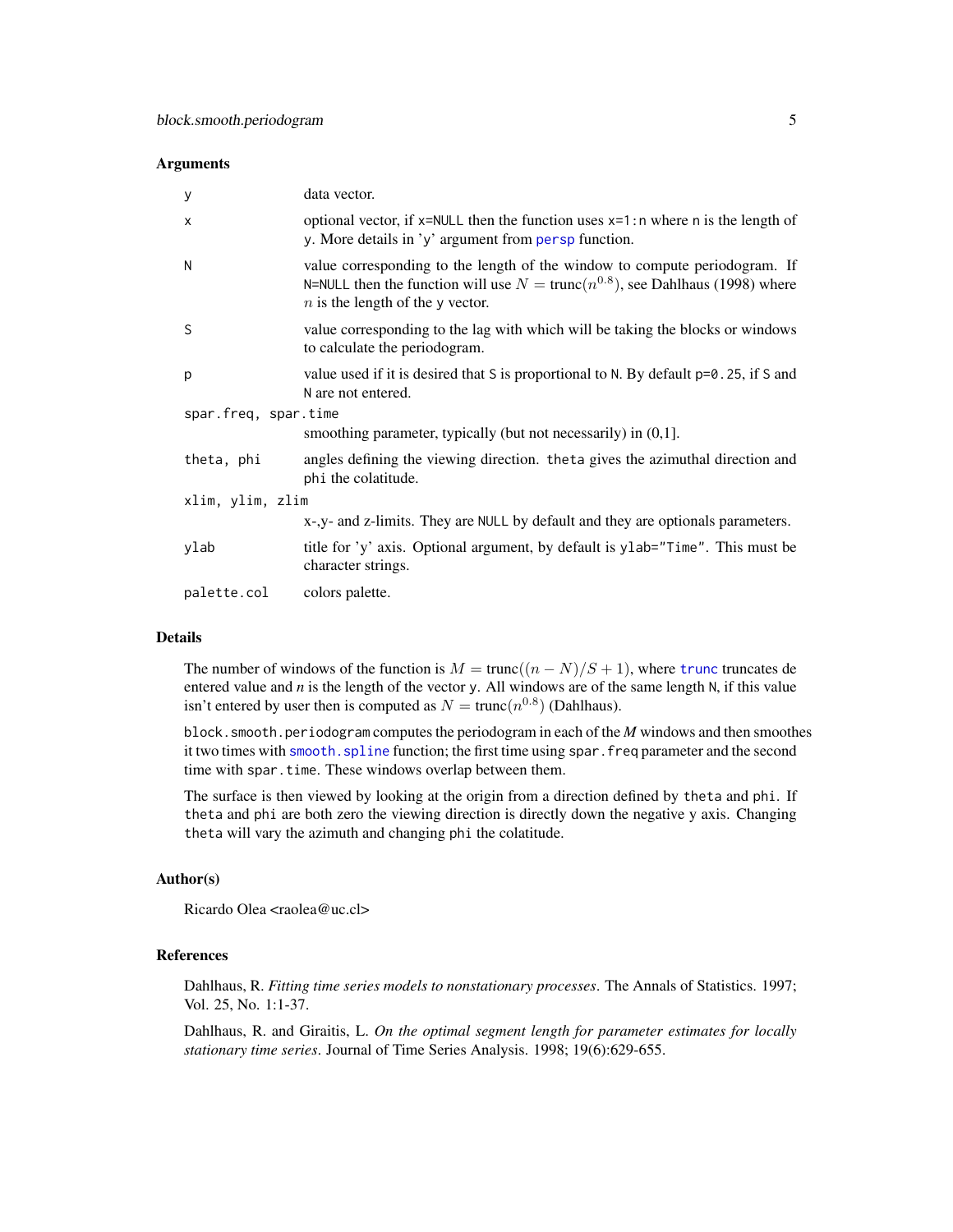#### <span id="page-5-0"></span>See Also

See [periodogram](#page-18-1) and [persp](#page-0-0) to more details.

```
## Require "rdatamarket"
library(rdatamarket)
malleco = dmlist("22tn")
mammothcreek = dmlist("22r7")
## Example 1
block.smooth.periodogram(y = malleco$Value, x = malleco$Year, spar.freq = .7,
                         spar.time = .7, theta = 30, phi = 0, N = 300, S = 50,
                         ylim = c(1200,2000), ylab = "Year")
block.smooth.periodogram(y = malleco$Value, x = malleco$Year, spar.freq = .7,
                         spar.time = .7, theta = 45, phi = 45, N = 300, S = 50,
                        ylim = c(1200,2000), ylab = "Year")
block.smooth.periodogram(y = malleco$Value, x = malleco$Year, spar.freq = .7,
                         spar.time = .7, theta = 90, phi = 0, N = 300, S = 50,ylim = c(1200,2000), ylab = "Year")
## Example 2
block.smooth.periodogram(y = mammothcreek$Value, x = mammothcreek$Year, spar.freq = .7,
                         spar.time = .7, theta = 30, phi = 0, N = 400, S = 50,
                         ylim = c(-10,2000), ylab = "Year")
block.smooth.periodogram(y = mammothcreek$Value, x = mammothcreek$Year, spar.freq = .7,
                         spar.time = .7, theta = 45, phi = 45, N = 400, S = 50,
                        ylim = c(-10,2000), ylab = "Year")
block.smooth.periodogram(y = mammothcreek$Value, x = mammothcreek$Year, spar.freq = .7,
                         spar.time = .7, theta = 90, phi = 0, N = 400, S = 50,
                        ylim = c(-10, 2000), ylab = "Year")## Example 3: Simulated AR(2)
set.seed(2015)
ts.sim = arima.sim(n = 1000, model = list(order = c(2,0,0), ar = c(1.3, -0.6)))
block.smooth.periodogram(y = ts.sim, spar.freq = .9, spar.time = .9, theta = 30, phi = 00,
                        N = 500, S = 100, ylab = "Time")block.smooth.periodogram(y = ts.sim, spar.freq = .9, spar.time = .9, theta = 00, phi = 00,
                        N = 500, S = 100, ylab = "Time")block.smooth.periodogram(y = ts.sim, spar.freq = .9, spar.time = .9, theta = 90, phi = 00,
                        N = 500, S = 100, ylab = "Time")block.smooth.periodogram(y = ts.sim, spar.freq = .9, spar.time = .9, theta = 45, phi = 15,
                        N = 500, S = 100, ylab = "Time")block.smooth.periodogram(y = ts.sim, spar.freq = .9, spar.time = .9, theta = 45, phi = 15,
                        N = 500, S = 100, ylab = "Time",palette,col = gray(level = seq(0.2, 0.9, 0.1)))
```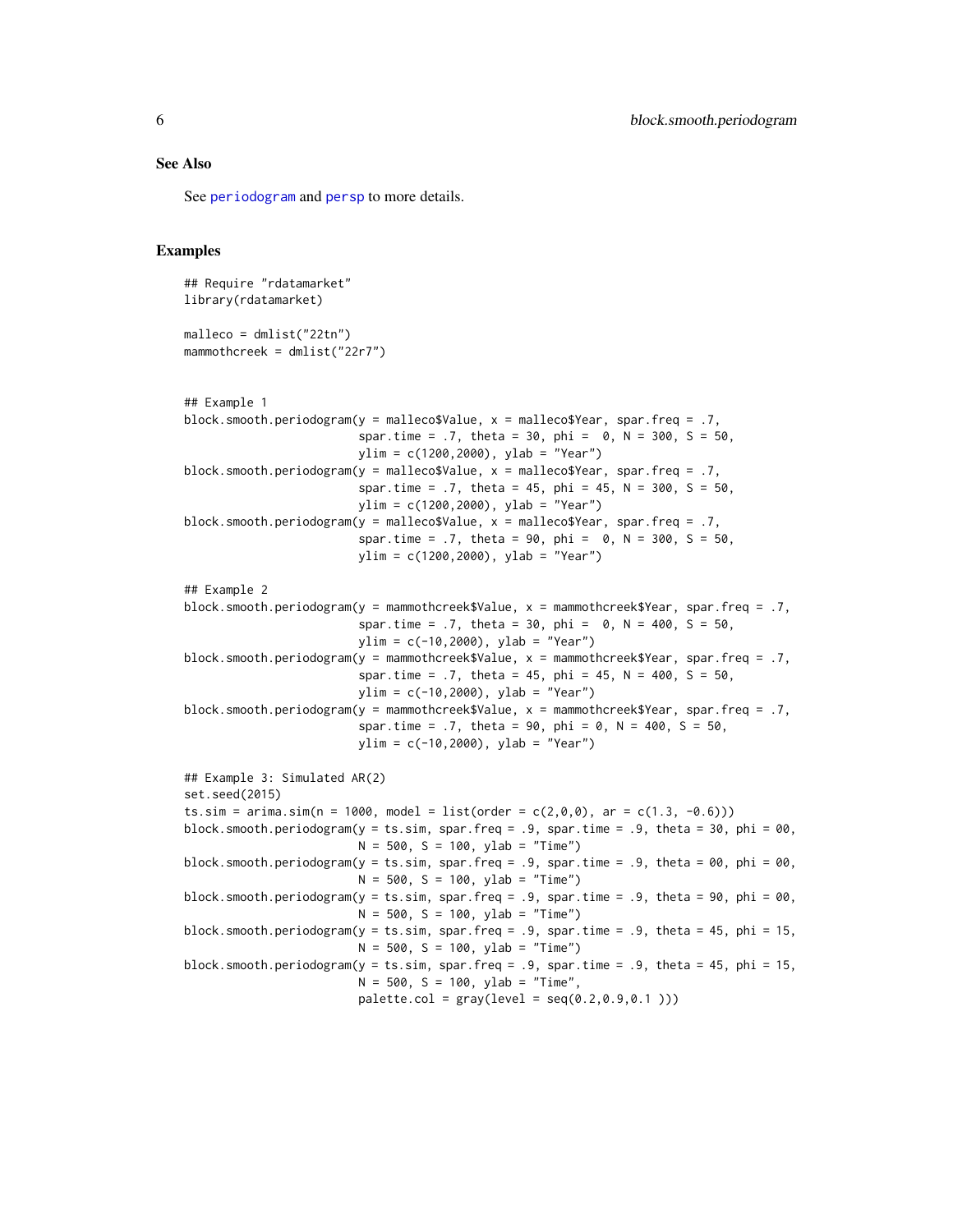<span id="page-6-0"></span>Box.Ljung.Test *Ljung-Box Test Plot*

#### Description

Returns plot of the p-values Ljung-Box test.

#### Usage

Box.Ljung.Test(z, lag = NULL, main = NULL)

#### Arguments

| z    | numeric vector or univariate time series.                                                                    |
|------|--------------------------------------------------------------------------------------------------------------|
| lag  | lag or lag. max used in the acf of the time serie. If lag=NULL then the function<br>will use lag=10.         |
| main | an overall title for the plot. Optional argument, by default will print p values for<br>Ljung-Box statistic. |

#### Details

The Ljung-Box test is used to check if exists autocorrelation in a time series. The statistic is

$$
Q = n(n+2) \cdot \sum_{j=1}^{h} \hat{\rho}(j)^2 / (n-j)
$$

with *n* the number of observations and  $\hat{\rho}(j)$  the autocorrelation coefficient in the sample when the lag is *j*. Box.Ljung.Test computes Q and returns the p-values graph with lag *j*.

#### Author(s)

Ricardo Olea <raolea@uc.cl>

#### References

Brockwell, Peter J., and Richard A. Davis. *Introduction to time series and forecasting*. 2002. ISBN-13: 978-0387953519.

Ljung, G.M. and Box, G.E.P. (1978), *On a measure of lack of fit in time series models*, Biometrika, 65, 297-303.

```
z = rnorm(500)Box.Ljung.Test(z, lag=15)
ts.diag(z)
```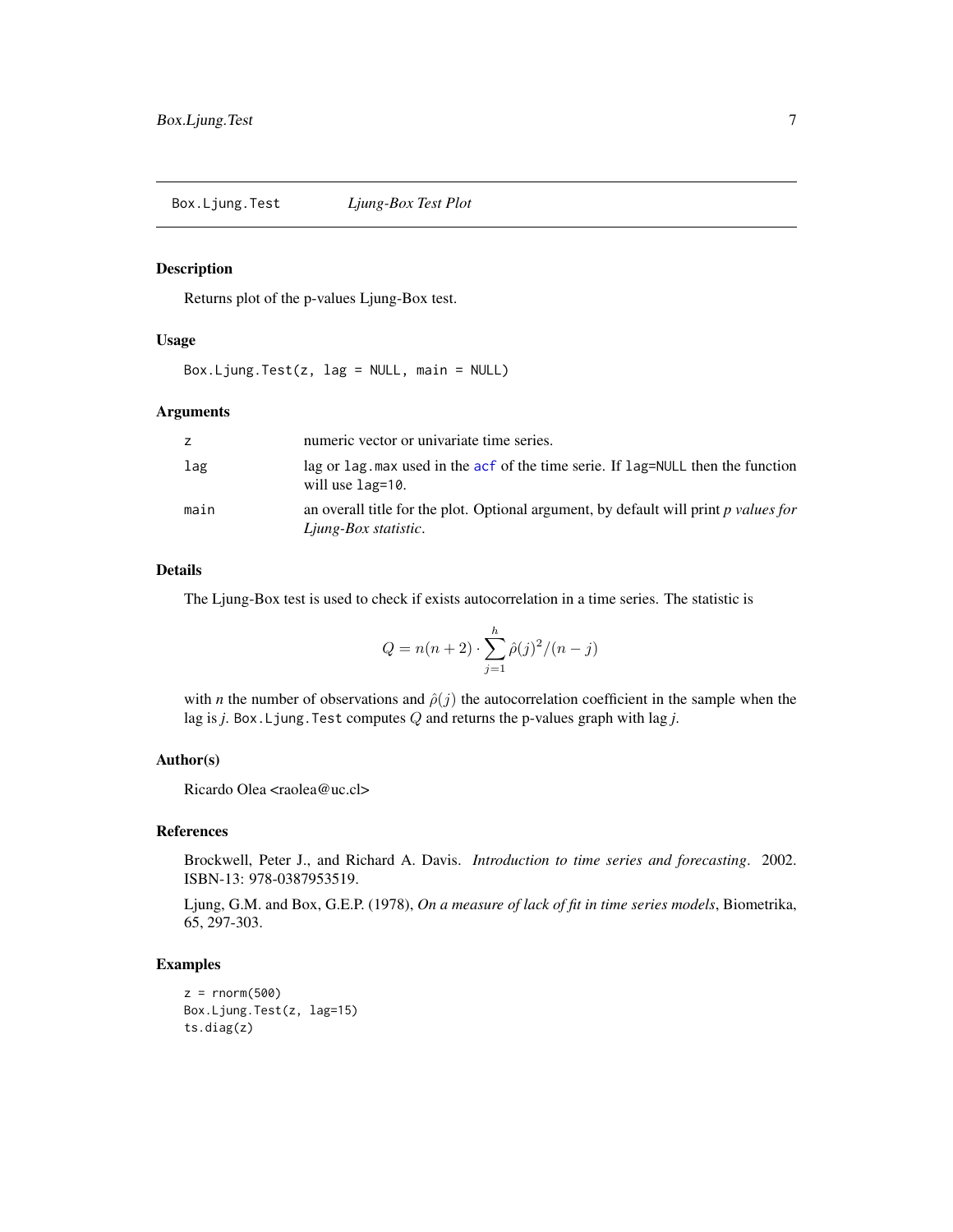<span id="page-7-0"></span>

#### Description

Returns theoretical spectral density evaluated in ARMA and ARFIMA processes.

#### Usage

fdensity(ar = numeric(), ma = numeric(),  $d = 0$ , sd = 1, lambda = NULL)

#### Arguments

| ar. ma | AR or MA vector, respectively. If the time serie doesn't have AR (or MA) term<br>then omit it. To more details see examples.                        |
|--------|-----------------------------------------------------------------------------------------------------------------------------------------------------|
| d      | d is a long-memory parameter. If d is zero, then the process is $ARMA(p,q)$                                                                         |
| sd     | Noise scale factor, by default is 1.                                                                                                                |
| lambda | $\lambda$ parameter on which the spectral density is calculated/computed. If 1 ambda=NULL<br>then it is considered a sequence between 0 and $\pi$ . |

#### Details

The spectral density of an  $ARFIMA(p,d,q)$  processes is

$$
f(\lambda) = \frac{\sigma^2}{2\pi} \cdot \left(2\sin(\lambda/2)\right)^{-2d} \cdot \frac{\left|\theta\left(\exp\left(-i\lambda\right)\right)\right|^2}{\left|\phi\left(\exp\left(-i\lambda\right)\right)\right|^2}
$$

with  $-\pi \leq \lambda \leq \pi$  and  $-1 < d < 1/2$ . |x| is the [Mod](#page-0-0) of x. fdensity returns the values corresponding to  $f(\lambda)$ . When d is zero, the spectral density corresponds to an ARMA(p,q).

#### Author(s)

Ricardo Olea <raolea@uc.cl>

#### References

Brockwell, Peter J., and Richard A. Davis. *Introduction to time series and forecasting*. 2002. ISBN-13: 978-0387953519.

Palma W. *Long-Memory Time Series. Theory and Methods*. 1st ed. New Jersey: John Wiley & Sons, Inc.; 2007. 285 p.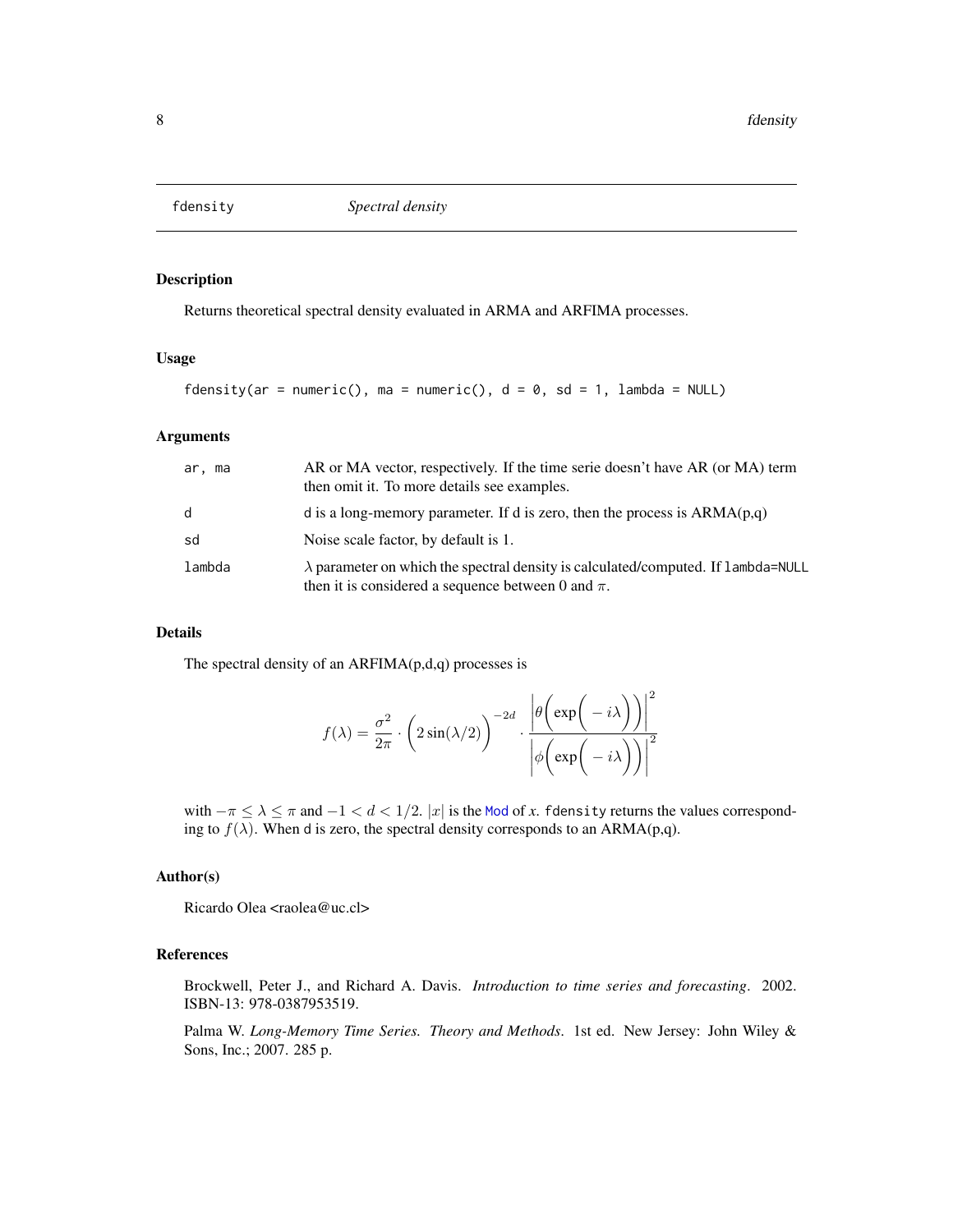#### <span id="page-8-0"></span>hessian 9

#### Examples

```
## Example 1: Spectral Density AR(1)
lambda = seq(0, pi, 0.01)f = fdensity(ar = 0.5, lambda = lambda)plot(f~lambda, bty = "n", type = "l", las = 1, xlab = expression("Frequency"),
     ylab = expression("Spectral Density"))
## Example 2: Spectral Density AR(2)
lambda = seq(0, pi, 0.01)f = fdensity(ar = c(1.3, -0.6), lambda = lambda, sd=10)plot(f~lambda, bty = "n", type = "l", las = 1, xlab = expression("Frequency"),
     ylab = expression("Spectral Density"))
## Spectral Density ARMA(1,1)
lambda = seq(0, pi, 0.01)f = fdensity(ar = 0.5, ma = 0.8, lambda = lambda)plot(f~lambda, bty = "n", type = "l", las = 1, xlab = expression("Frequency"),
     ylab = expression("Spectral Density"))
## Spectral Density ARFIMA(1,d,1)
lambda = seq(0, pi, 0.01)f = fdensity(ar = 0.5, ma = 0.8, d = 0.2, lambda = lambda)plot(f~lambda, bty = "n", type = "l", las = 1, xlab = expression("Frequency"),
     ylab = expression("Spectral Density"))
```
hessian *Hessian Matrix*

#### Description

Computes numerical approximation to Hessian of f, evaluated at x0. Usually need to pass additional parameters (e.g. data). N.B. this uses no numerical sophistication.

#### Usage

hessian(f, x0, ...)

#### Arguments

|                      | name of function that defines log likelihood (or negative of it).                                                        |
|----------------------|--------------------------------------------------------------------------------------------------------------------------|
| x0                   | scalar or vector of parameters that give the point at which you want the hessian<br>estimated (usually will be the mle). |
| $\ddot{\phantom{0}}$ | additional arguments passed to f.                                                                                        |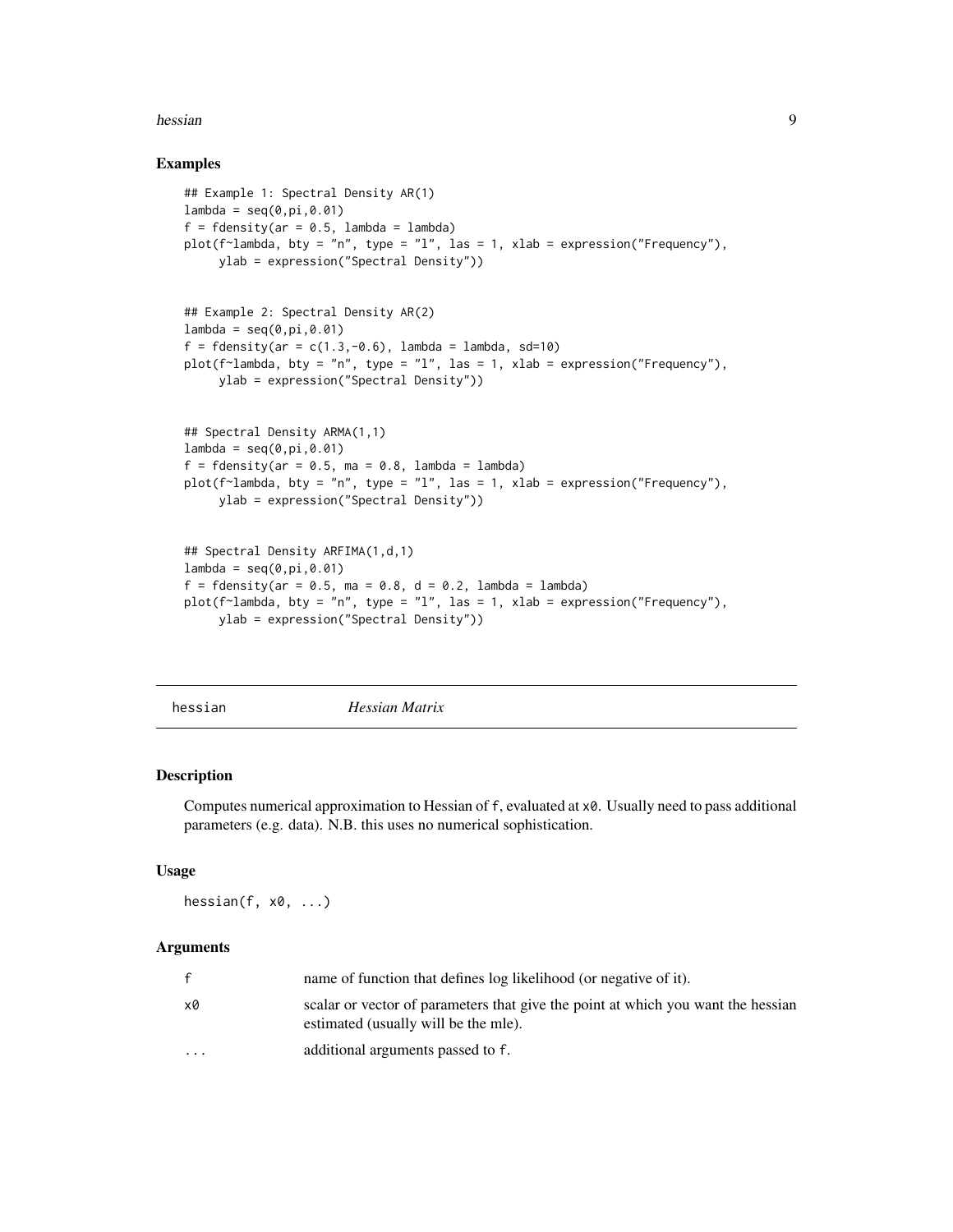10 hessian hessian hessian hessian hessian hessian hessian hessian hessian hessian hessian hessian hessian hessi

An n x n matrix of 2nd derivatives, where *n* is the length of x0.

#### Author(s)

Wilfredo Palma <wilfredo@mat.puc.cl>

```
## Ex 1: Variance of the maximum likelihood estimator for mu parameter in gaussian data
loglik = function(series, x, sd = 1){-sum(log(dnorm(series, mean = x, sd = sd)))
}
n = 500
series = rnorm(500, mean = 10, sd = 2)sqrt(c(var(series)/n,diag(solve(hessian(f = loglik, x = mean(series), series = series,
                          sd = sd(series)))))## Ex 2: Variance of the maximum likelihood estimator for phi parameter AR(1)
## in gaussian data
loglik = function(series, x, sd = 1){n = length(series)
-(sum(log(dnorm(series[2:n], mean = x * series[1:(n-1)], sd = sd))) +log(dnorm(series[1], mean = 0, sd = sqrt(sd^2/(1-x^2))))}
n = 1000
series = arima.sim(n, model = list(c(1,0,0), ar = 0.7))fit = arima(series, c(1,0,0), include.mean = FALSE)round(c(fit$var.coef,diag(solve(hessian(f = loglik, x = fit$coef, series = series,
      sd = sqrt(fitssigma2)))),6)
## Ex 3: Variance of the whittle maximum likelihood estimator for phi parameter
## AR(1) in gaussian data
loglik = function(series, x, sd = 1){
n = length(series)
aux = periodogram(series, plot = FALSE)
lambda = aux$lambda
I = aux$periodogram
f = fdensity(ar = x, sd = sd, lambda = lambda)\text{lik} = \text{sum}(\text{log}(f) + \text{I}/f)lik = lik/n}
n = 500
series = arima.sim(n, model = list(c(1, 0, 0), ar = 0.7))fit = arima(series, c(1,0,0), include.mean = FALSE)
round(c(fit$var.coef,diag(solve(hessian(f = loglik, x = fit$coef, series = series,
      sd = sqrt(fitsigma2)))/n,4)
```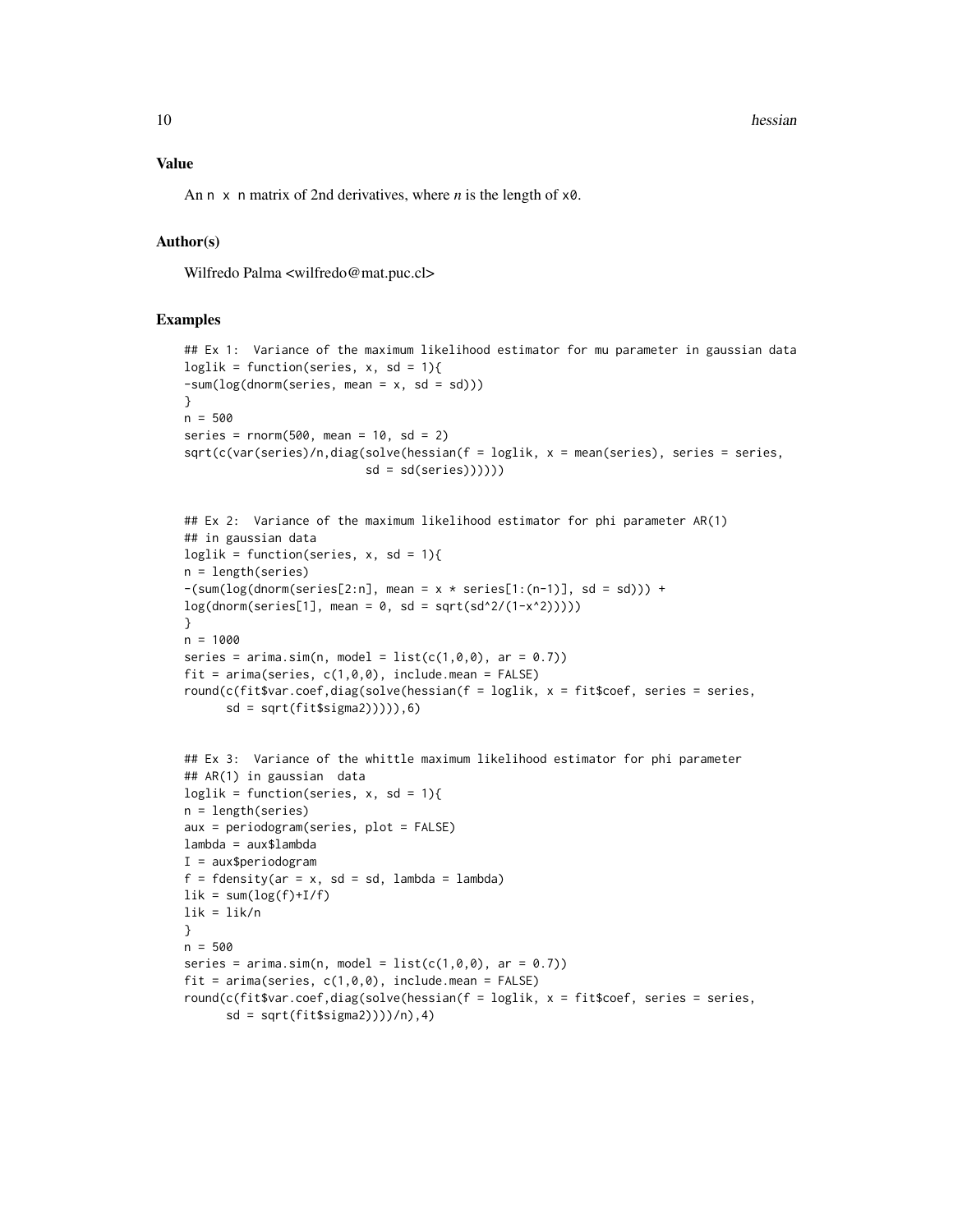<span id="page-10-1"></span><span id="page-10-0"></span>

#### Description

This function run the state-space equations for expansion infinite of moving average in processes LS-ARMA or LS-ARFIMA.

#### Usage

```
LS.kalman(series, start, order = c(p = 0, q = 0), ar.order = NULL, ma.order = NULL,
  sd.order = NULL, d.order = NULL, include.d = FALSE, m = NULL)
```
#### Arguments

| series             | univariate time series.                                                                                       |  |
|--------------------|---------------------------------------------------------------------------------------------------------------|--|
| start              | numeric vector, initial values for parameters to run the model.                                               |  |
| order              | vector corresponding to ARMA model entered.                                                                   |  |
| ar.order, ma.order |                                                                                                               |  |
|                    | AR and MA polimonial order respectively.                                                                      |  |
| sd.order           | polinomial order noise scale factor.                                                                          |  |
| d.order            | d polinomial order, where d is the ARFIMA parameter.                                                          |  |
| include.d          | logical argument for ARFIMA models. If include . d=FALSE then the model is an<br>ARMA process.                |  |
| m                  | truncation order of the MA infinity process. By default $m = 0.25 * n^{0.8}$ where<br>n the length of series. |  |

#### Details

The model fit is done using the Whittle likelihood, while the generation of innovations is through Kalman Filter. Details about ar.order, ma.order, sd.order and d.order can be viewed in [LS.whittle.loglik](#page-14-1).

#### Value

A list with:

| residuals | standard residuals.                |
|-----------|------------------------------------|
|           | fitted.values model fitted values. |
| delta     | variance prediction error.         |

#### Author(s)

Ricardo Olea <raolea@uc.cl>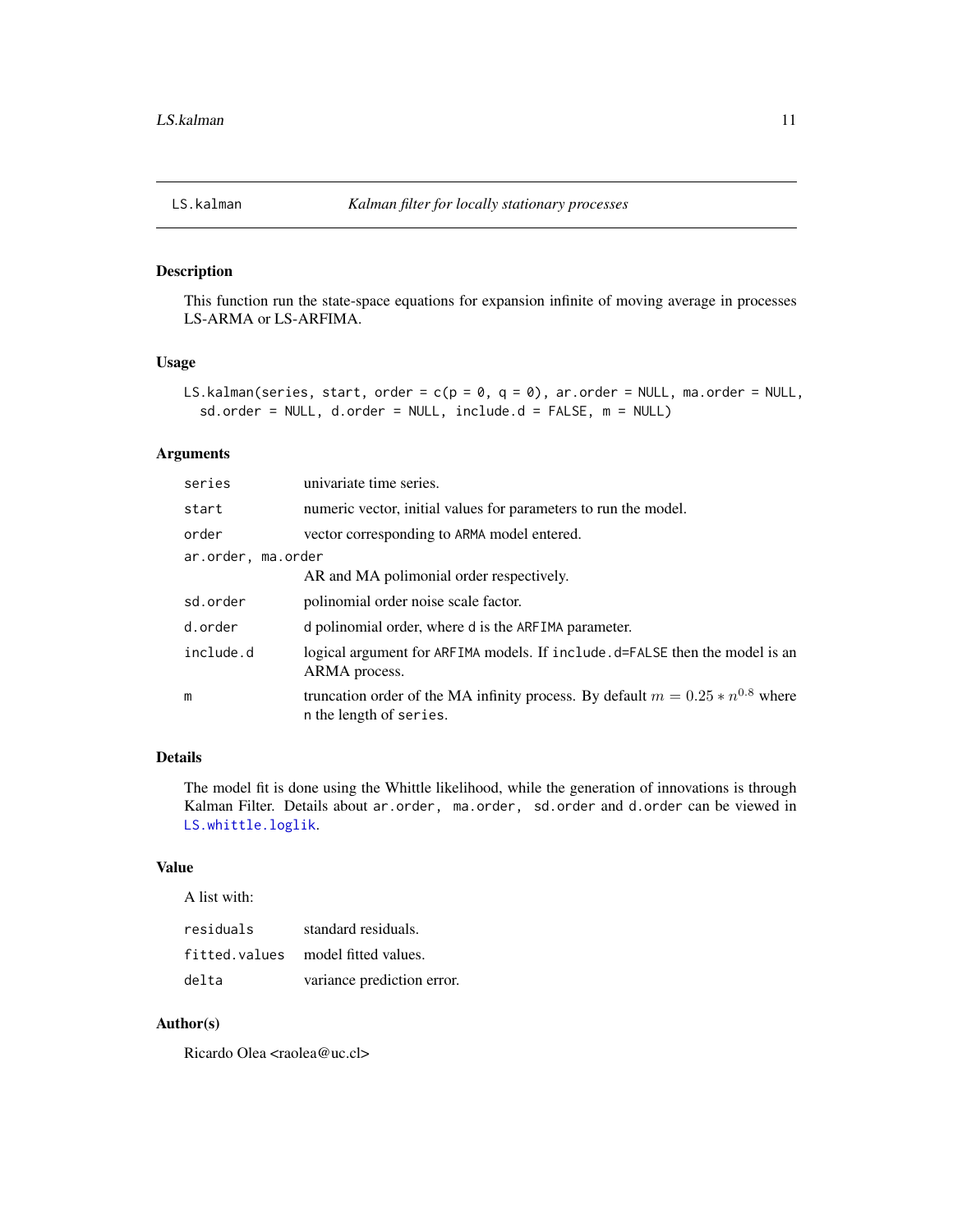#### <span id="page-11-0"></span>References

Brockwell, Peter J., and Richard A. Davis. *Introduction to time series and forecasting*. 2002. ISBN-13: 978-0387953519.

Palma W. *Long-Memory Time Series. Theory and Methods*. 1st ed. New Jersey: John Wiley & Sons, Inc.; 2007. 285 p.

Palma W, Olea R, & Ferreira G. *Estimation and forecasting of locally stationary processes*. Journal of Forecasting. 2013; VOl. 32, No. 1:86-96.

LS.summary *Summary for Locally Stationary Time Series*

#### Description

Function used to produce summaries of the results to Whittle estimator to Locally Stationary Time Series ([LS.whittle](#page-12-1) function).

#### Usage

```
LS.summary(object)
```
#### Arguments

object [LS.whittle](#page-12-1) function.

#### Value

A list with the following components:

| summarv | a resume table with estimate, std. error, z-value and p-value of the model. |
|---------|-----------------------------------------------------------------------------|
| aic     | AIC of the model.                                                           |
| npar    | number of parameters in the model.                                          |

#### Author(s)

Ricardo Olea <raolea@uc.cl>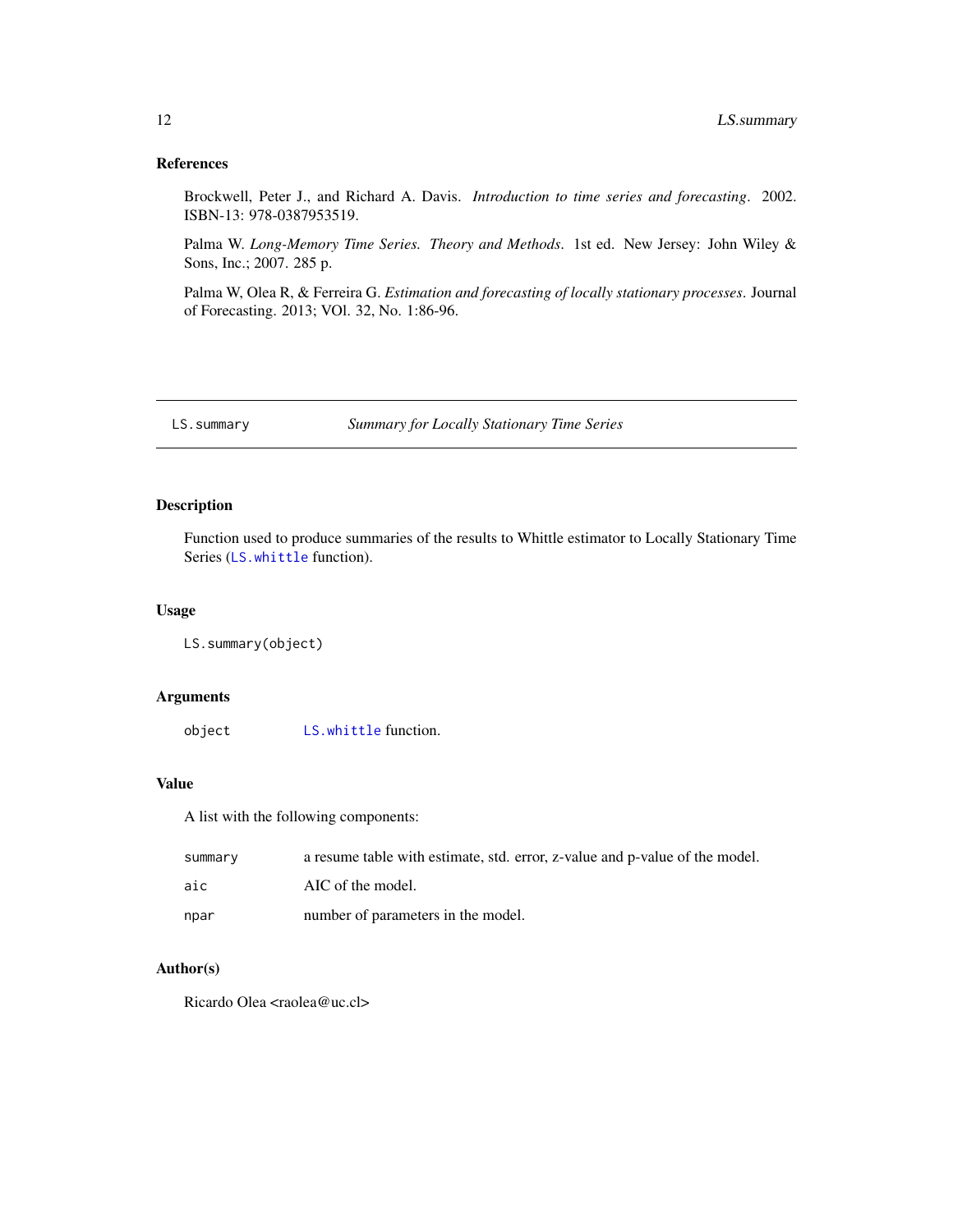<span id="page-12-1"></span><span id="page-12-0"></span>

#### Description

This function computes Whittle estimator to LS-ARMA and LS-ARFIMA models.

#### Usage

```
LS.whittle(series, start, order = c(p = 0, q = 0), ar.order = NULL,
           ma.order = NULL, sd.order = NULL, d.order = NULL, include.d = FALSE,
           N = NULL, S = NULL, include.taper = TRUE, control = list(),
           lower = -Inf, upper = Inf, m = NULL, n.ahead = 0)
```
#### Arguments

| series             | data vector.                                                                                                                                                                                                  |
|--------------------|---------------------------------------------------------------------------------------------------------------------------------------------------------------------------------------------------------------|
| start              | numeric vector, initial values for the parameters to be optimized.                                                                                                                                            |
| order              | vector with the specification of the ARMA model: the two integers components<br>$(p, q)$ are the AR order and the MA order.                                                                                   |
| ar.order, ma.order |                                                                                                                                                                                                               |
|                    | AR and MA polimonial order, respectively. See details below.                                                                                                                                                  |
| sd.order           | polinomial order noise scale factor. See details below.                                                                                                                                                       |
| d.order            | d polinomial order, where d is the ARFIMA parameter.                                                                                                                                                          |
| include.d          | logical argument for ARFIMA models. If include . d=FALSE then the model is an<br>ARMA process.                                                                                                                |
| N                  | value corresponding to the length of the window to compute periodogram. If<br>N=NULL then the function will use $N = \text{trunc}(n^{0.8})$ , see Dahlhaus (1998) where<br>$n$ is the length of the y vector. |
| S                  | value corresponding to the lag with which will go taking the blocks or windows.                                                                                                                               |
| include.taper      | logical argument that by default is TRUE. See periodogram.                                                                                                                                                    |
| control            | A list of control parameters. More details in nlminb.                                                                                                                                                         |
| lower, upper       | vectors of lower and upper bounds, replicated to be as long as start. If unspec-<br>ified, all parameters are assumed to be unconstrained.                                                                    |
| m                  | truncation order of the MA infinity process, by default $m = 0.25 * n^{0.8}$ . Param-<br>eter used in LS. kalman.                                                                                             |
| n.ahead            | The number of steps ahead for which prediction is required. By default is zero.                                                                                                                               |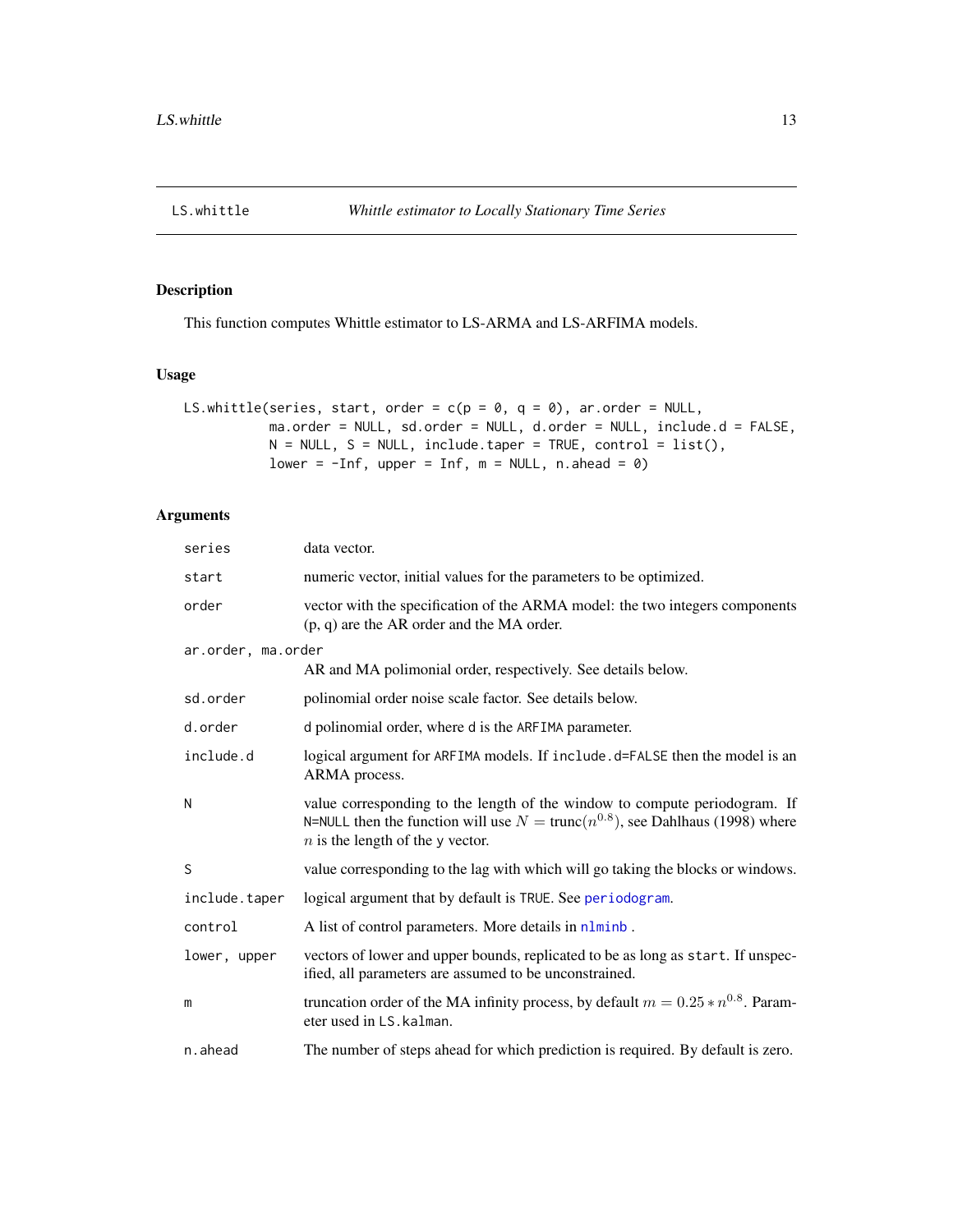#### <span id="page-13-0"></span>Details

This function estimates the parameters in models: LS-ARMA

$$
\Phi(t/T, B) Y_{t,T} = \Theta(t/T, B) \sigma(t/T) \varepsilon_t
$$

and LS-ARFIMA

$$
\Phi(t/T, B) Y_{t,T} = \Theta(t/T, B) (1 - B)^{-d(t/T)} \sigma(t/T) \varepsilon_t,
$$

with infinite moving average expansion

$$
Y_{t,T} = \sigma(t/T) \sum_{j=0}^{\infty} \psi(t/T) \, \varepsilon_t,
$$

for  $t = 1, ..., T$ , where for  $u = t/T \in [0, 1], \Phi(u, B) = 1 + \phi_1(u)B + \cdots + \phi_p(u)B^p$  is an autoregressive polynomial,  $\Theta(u, B) = 1 + \theta_1(u)B + \cdots + \theta_q(u)B^q$  is a moving average polynomial,  $d(u)$  is a long-memory parameter,  $\sigma(u)$  is a noise scale factor and  $\{\varepsilon_t\}$  is a Gaussian white noise sequence with zero mean and unit variance. This class of models extends the well-known ARMA and ARFIMA process, which is obtained when the components  $\Phi(u, B)$ ,  $\Theta(u, B)$ ,  $d(u)$  and  $\sigma(u)$ do not depend on  $u$ .

The evolution of these models can be specified in terms of a general class of functions. For example, let  $\{g_i(u)\}\$ ,  $j = 1, 2, \ldots$ , be a basis for a space of smoothly varying functions and let  $d_\theta(u)$  be the time-varying long-memory parameter in model LS-ARFIMA. Then we could write  $d_{\theta}(u)$  in terms of the basis  $\{g_j(u) = u^j\}$  as follows  $d_\theta(u) = \sum_{j=0}^k \alpha_j g_j(u)$  for unknown values of k and  $\theta = (\alpha_0, \alpha_1, \dots, \alpha_k)'$ . In this situation, estimating  $\theta$  involves determining k and estimating the coefficients  $\alpha_0, \alpha_1, \ldots, \alpha_k$ .

LS.whittle optimizes [LS.whittle.loglik](#page-14-1) as objective function using [nlminb](#page-0-0) function, for both LS-ARMA (include.d=FALSE) and LS-ARFIMA (include.d=TRUE) models. Also computes Kalman filter with LS. kalman and this values are given in var. coef in the output.

#### Value

A list with the following components:

| coef          | The best set of parameters found.                                                                                                                                                                                                                                                                      |
|---------------|--------------------------------------------------------------------------------------------------------------------------------------------------------------------------------------------------------------------------------------------------------------------------------------------------------|
| var.coef      | covariance matrix approximated for maximum likelihood estimator $\hat{\theta}$ of $\theta :=$<br>$(\theta_1, \ldots, \theta_k)'$ . This matrix is approximated by $H^{-1}/n$ , where H is the Hessian<br>matrix $\left[\partial^2 \ell(\theta)/\partial \theta_i \partial \theta_j\right]_{i,j=1}^k$ . |
| loglik        | log-likelihood of coef, calculated with LS. whittle. loglik.                                                                                                                                                                                                                                           |
| aic           | Akaike's 'An Information Criterion', for one fitted model LS-ARMA or LS-<br>ARFIMA. The formula is $-2^*$ log-likelihood + $2^*$ npar/n, where <i>npar</i> represents<br>the number of parameters in the fitted model and $n$ equal to the length of the<br>series.                                    |
| series        | original time serie.                                                                                                                                                                                                                                                                                   |
| residuals     | standard residuals.                                                                                                                                                                                                                                                                                    |
| fitted.values | model fitted values.                                                                                                                                                                                                                                                                                   |
| pred          | predictions of the model.                                                                                                                                                                                                                                                                              |
| se            | the estimated standard errors.                                                                                                                                                                                                                                                                         |
| model         | A list representing the fitted model.                                                                                                                                                                                                                                                                  |
|               |                                                                                                                                                                                                                                                                                                        |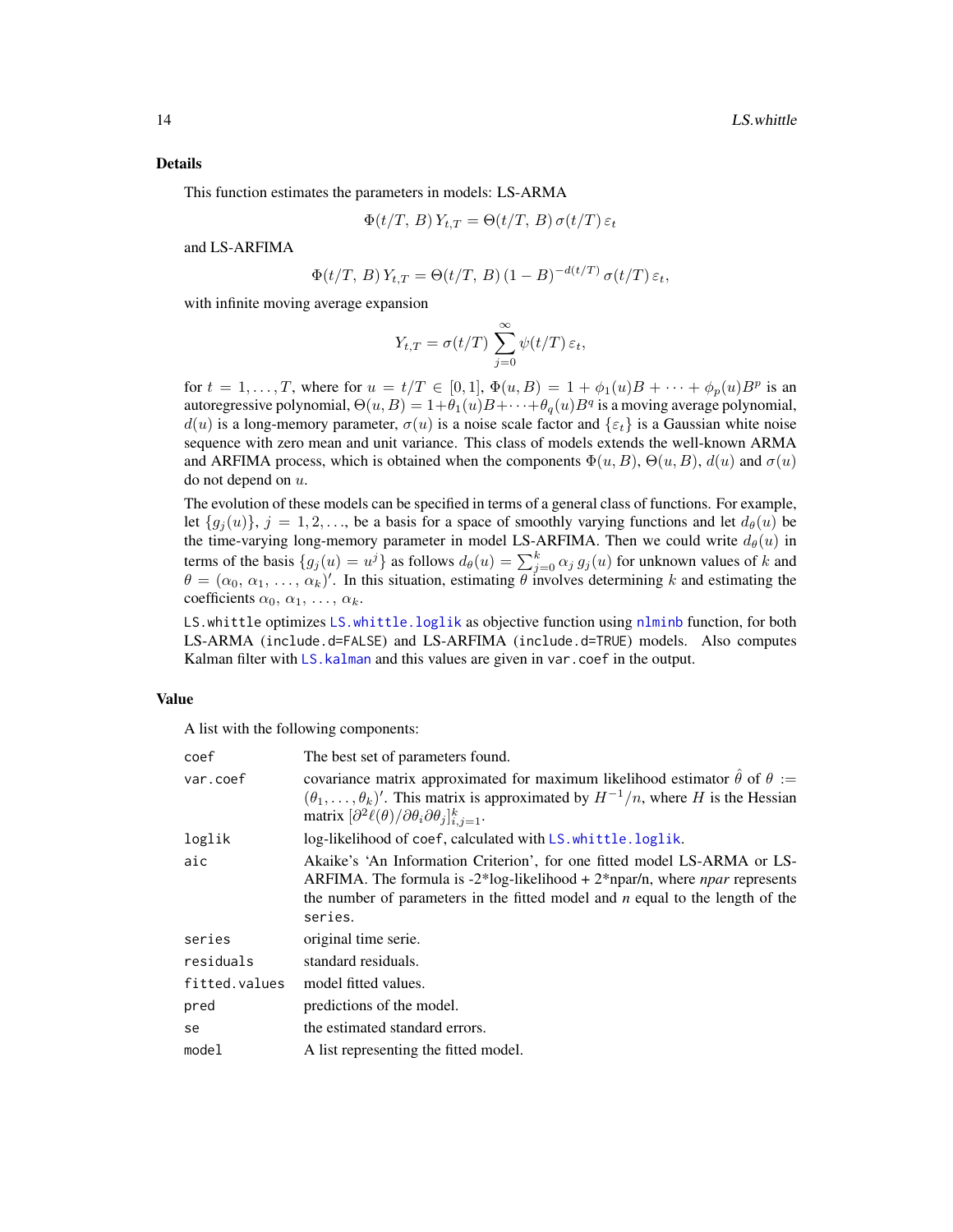#### <span id="page-14-0"></span>LS.whittle.loglik 15

#### Author(s)

Ricardo Olea <raolea@uc.cl>

#### See Also

[nlminb](#page-0-0) for optimization. [LS.kalman](#page-10-1) for Kalman filter.

#### Examples

```
## Require "rdatamarket"
library(rdatamarket)
malleco = dmlist("22tn")
y = malleco$Value
# Analysis by blocks of phi and sigma parameters
T. = length(y)N = 200S = 100M = \text{trunc}((T. - N)/S + 1)table = c()for(j in 1:M){
x = y[(1 + S*(j-1)):(N + S*(j-1))]table = rbind(table,nlminb(start = c(0.65, 0.15), N = N, objective = LS.whittle.loglik,
                            series = x, order = c(p = 1, q = 0)$par)
}
u = (N/2 + S*(1:N-1))/T.
table = as.data.frame(cbind(u, table))
colnames(table) = c("u", "phi", "sigma")
spar = 0.6## start parameters
phi = smooth.spline(table$phi, spar = spar)$y
fit.1 = nls(\pi n i \sim a0 + a1 \star u, \text{ start} = list(a0 = 0.65, a1 = 0.00))sigma = smooth.spline(table$sigma, spar = spar)$y
fit.2 = nls(sigma ~ b0+b1*u, start = list(b0 = 0.65, b1 = 0.00))
fit = LS.whittle(series = y, start = c(coef(fit.1), coef(fit.2)), order = c(p = 1, q = 0),
                 ar. order = c(1), sd.order = 1, N = 180, n.ahead = 10)
names(fit)
fit$coef
fit$loglik
```
<span id="page-14-1"></span>LS.whittle.loglik *Locally Stationary Whittle log-likelihood Function*

#### Description

This function computes Whittle estimator for LS-ARMA and LS-ARFIMA models, in data with mean zero. If mean is not zero, then it is subtracted to data.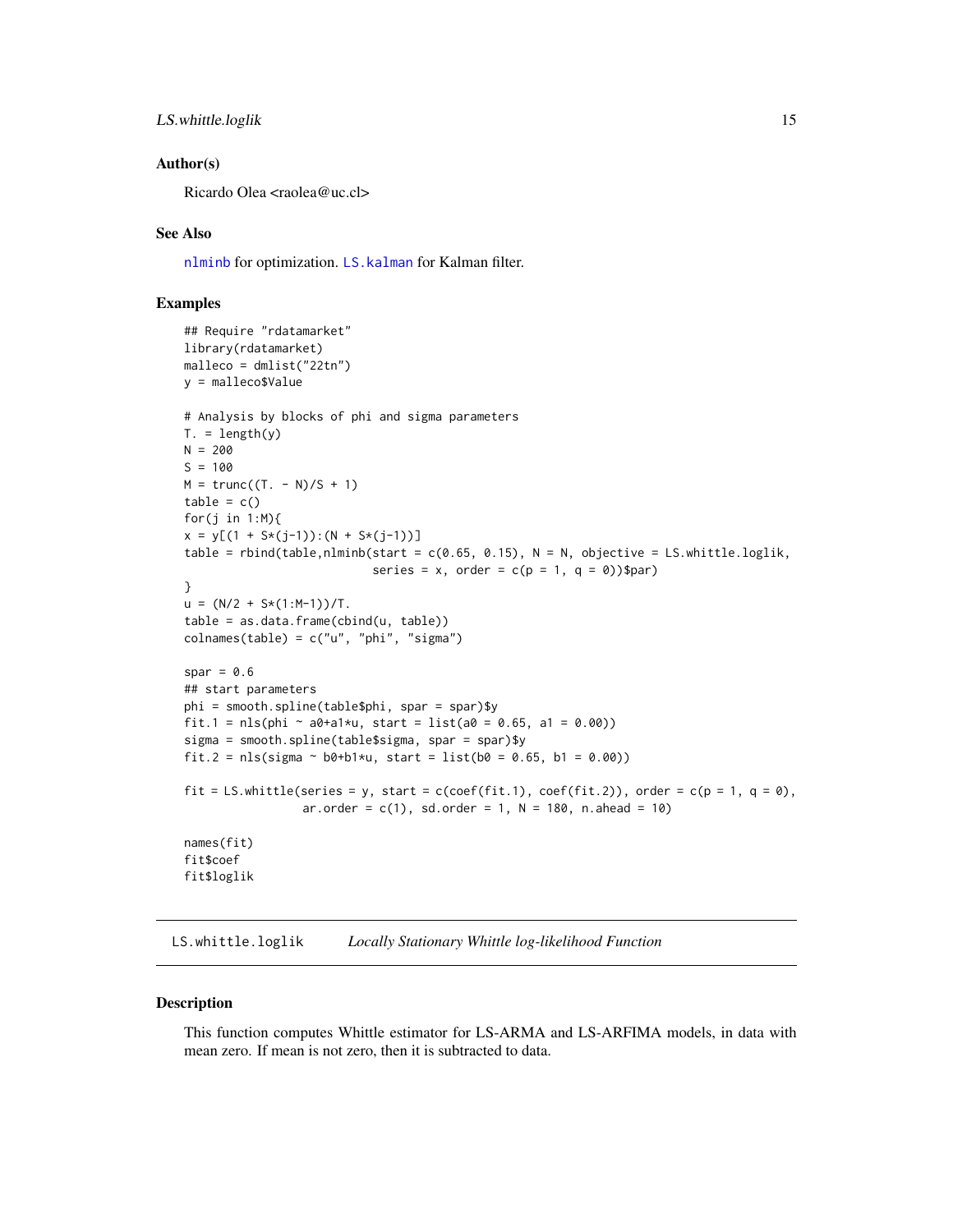#### <span id="page-15-0"></span>Usage

```
LS.whittle.loglik(x, series, order = c(p = 0, q = 0), ar.order = NULL,
                  ma.order = NULL, sd.order = NULL, d.order = NULL,
                  include.d = FALSE, N = NULL, S = NULL, include.taper = TRUE)
```
#### Arguments

| x                  | parameter vector.                                                                                                                                                                                             |
|--------------------|---------------------------------------------------------------------------------------------------------------------------------------------------------------------------------------------------------------|
| series             | univariate time series.                                                                                                                                                                                       |
| order              | vector with the specification of the ARMA model: the two integer components<br>$(p, q)$ are the AR order and the MA order.                                                                                    |
| ar.order, ma.order |                                                                                                                                                                                                               |
|                    | AR and MA polimonial order, respectively. See details below.                                                                                                                                                  |
| sd.order           | polinomial order noise scale factor.                                                                                                                                                                          |
| d.order            | d polinomial order, where d is the ARFIMA parameter.                                                                                                                                                          |
| include.d          | logical argument for ARFIMA models. If include . d=FALSE then the model is an<br>ARMA process.                                                                                                                |
| N                  | value corresponding to the length of the window to compute periodogram. If<br>N=NULL then the function will use $N = \text{trunc}(n^{0.8})$ , see Dahlhaus (1998) where<br>$n$ is the length of the y vector. |
| S                  | value corresponding to the lag with which will go taking the blocks or windows.                                                                                                                               |
| include.taper      | logical argument that by default is TRUE. See periodogram.                                                                                                                                                    |

#### Details

The estimation of the time-varying parameters can be carried out by means of the Whittle loglikelihood function proposed by Dahlhaus (1997),

$$
L_n(\theta) = \frac{1}{4\pi} \frac{1}{M} \int_{-\pi}^{\pi} \left\{ \log f_{\theta}(u_j, \lambda) + \frac{I_N(u_j, \lambda)}{f_{\theta}(u_j, \lambda)} \right\} d\lambda
$$

where M is the number of blocks, N the length of the series per block,  $n = S(M - 1) + N$ , S is the shift from block to block,  $u_j = t_j/n$ ,  $t_j = S(j-1) + N/2$ ,  $j = 1, ..., M$  and  $\lambda$  the Fourier frequencies in the block  $(2 \pi k/N, k = 1, ..., N)$ .

#### Author(s)

Ricardo Olea <raolea@uc.cl>

#### References

Dahlhaus, R. *Fitting time series models to nonstationary processes*. The Annals of Statistics. 1997; Vol. 25, No. 1:1-37.

Olea R, Palma W. *An efficient estimator for locally stationary gaussian long-memory processes*. The Annals of Statistics. 2010; Vol. 38, No. 5:2958-2997.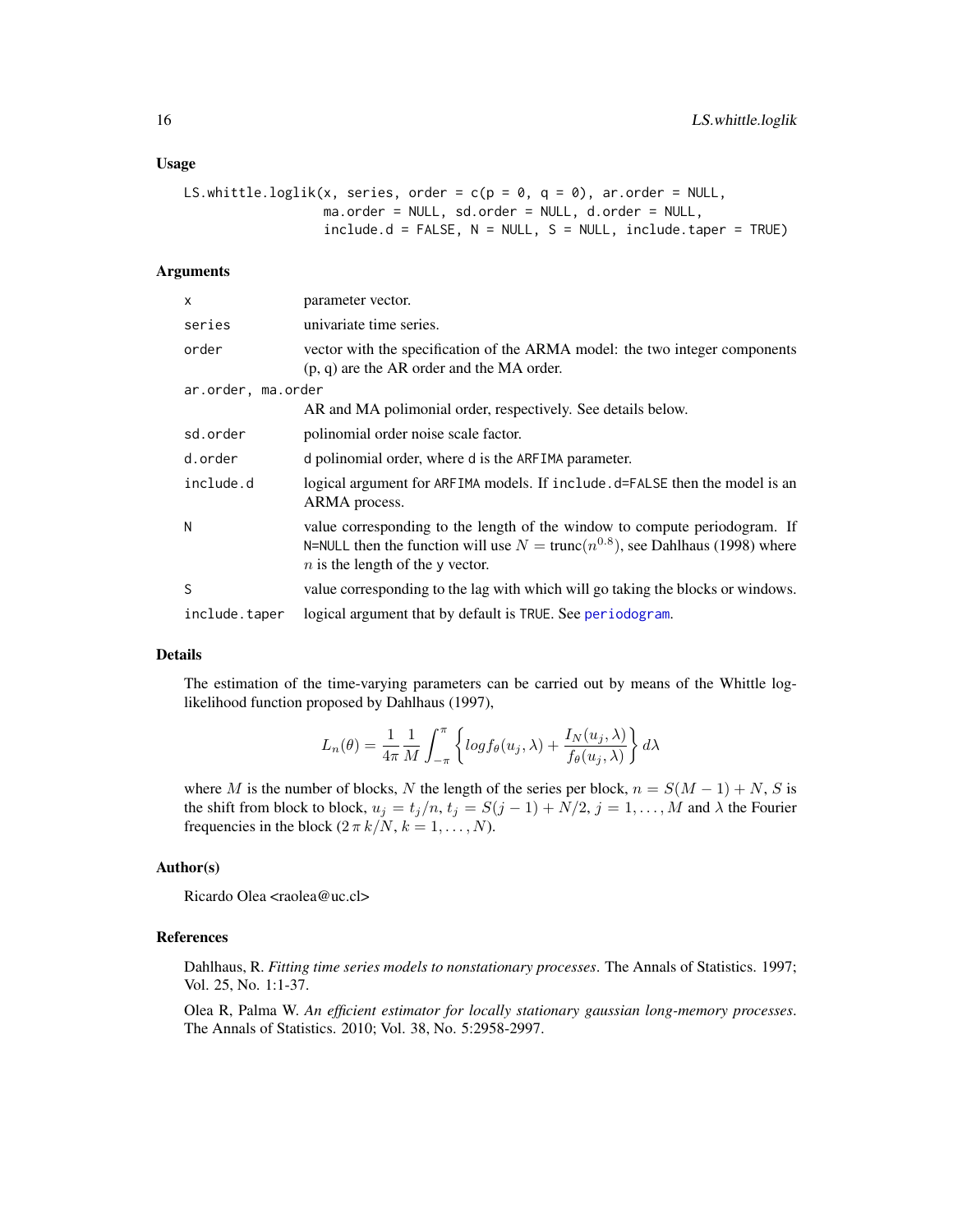<span id="page-16-0"></span>LS.whittle.loglik.sd *Locally Stationary Whittle Log-likelihood sigma*

#### Description

This function calculates log-likelihood with known  $\theta$ , through LS.whittle.loglik function.

#### Usage

```
LS.whittle.loglik.sd(x, series, order = c(p = 0, q = 0), ar.order = NULL,
                     ma.order = NULL, sd.order = NULL, d.order = NULL,
                   include.d = FALSE, N = NULL, S = NULL, include.taper = TRUE,theta.par = numeric()
```
#### Arguments

| x                  | parameter vector.                                                                                                                                                                                             |  |
|--------------------|---------------------------------------------------------------------------------------------------------------------------------------------------------------------------------------------------------------|--|
| series             | univariate time series.                                                                                                                                                                                       |  |
| order              | vector with the specification of the ARMA model: the two integer components<br>$(p, q)$ are the AR order and the MA order.                                                                                    |  |
| ar.order, ma.order |                                                                                                                                                                                                               |  |
|                    | AR and MA polimonial order, respectively.                                                                                                                                                                     |  |
| sd.order           | polinomial order noise scale factor.                                                                                                                                                                          |  |
| d.order            | d polinomial order, where d is the ARFIMA parameter.                                                                                                                                                          |  |
| include.d          | logical argument for ARFIMA models. If include . d=FALSE then the model is an<br>ARMA process.                                                                                                                |  |
| N                  | value corresponding to the length of the window to compute periodogram. If<br>N=NULL then the function will use $N = \text{trunc}(n^{0.8})$ , see Dahlhaus (1998) where<br>$n$ is the length of the y vector. |  |
| S.                 | value corresponding to the lag with which will go taking the blocks or windows.                                                                                                                               |  |
| include.taper      | logical argument that by default is TRUE. See periodogram.                                                                                                                                                    |  |
| theta.par          | vector with the known parameters of the model.                                                                                                                                                                |  |

#### Details

This function computes [LS.whittle.loglik](#page-14-1) with x as  $x = c$  (theta.par, x).

#### Author(s)

Ricardo Olea <raolea@uc.cl>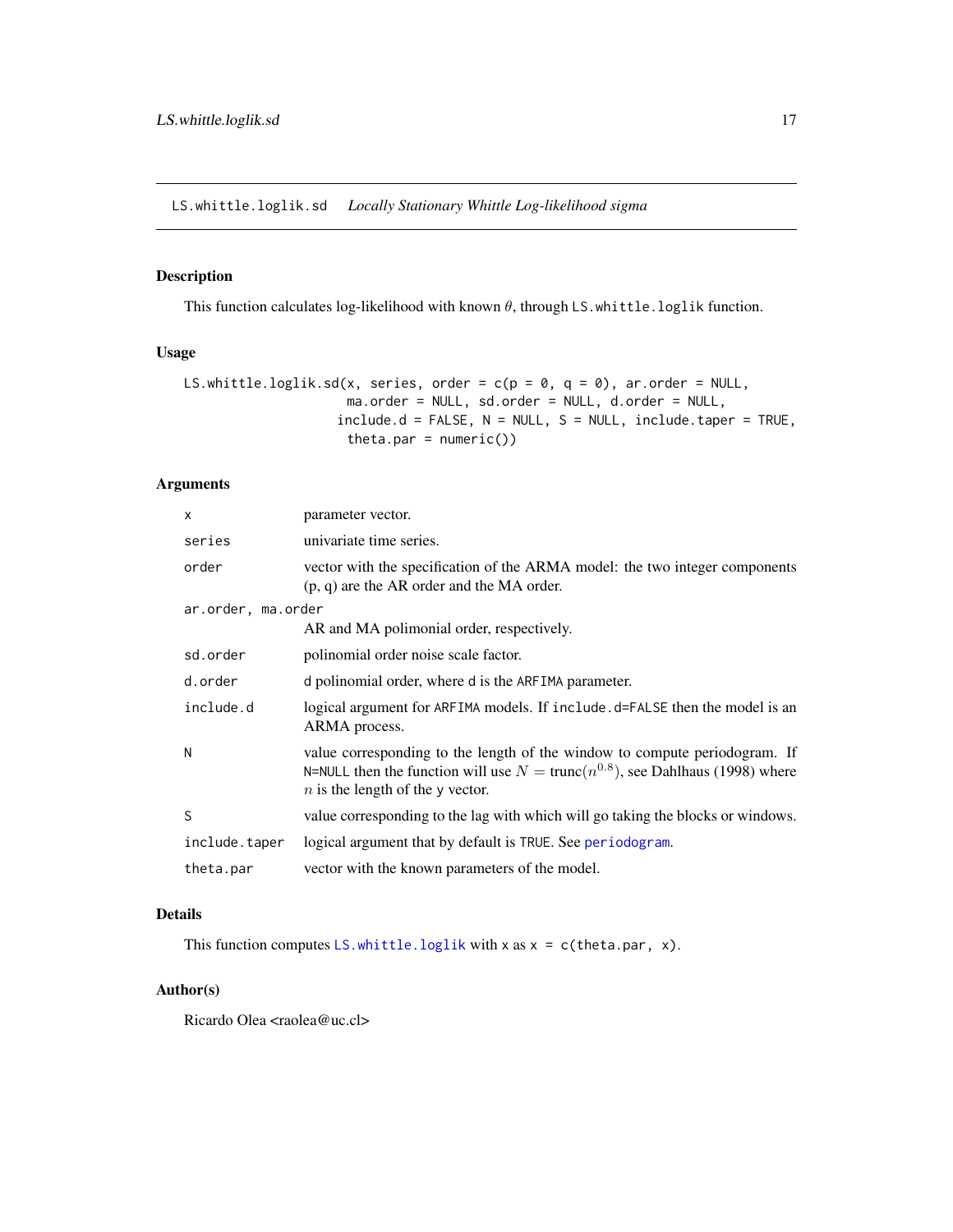```
LS.whittle.loglik.theta
```
*Locally Stationary Whittle Log-likelihood theta*

#### Description

Calculate the log-likelihood with  $\sigma$  known, through LS.whittle.loglik function.

#### Usage

```
LS.whittle.loglik.theta(x, series, order = c(p = 0, q = 0), ar.order = NULL,
                        ma.order = NULL, sd.order = NULL, d.order = NULL,
                        include.d = FALSE, N = NULL, S = NULL,include.taper = TRUE, sd.par = 1)
```
#### Arguments

| x                  | parameter vector.                                                                                                                                                                                             |  |
|--------------------|---------------------------------------------------------------------------------------------------------------------------------------------------------------------------------------------------------------|--|
| series             | univariate time series.                                                                                                                                                                                       |  |
| order              | vector with the specification of the ARMA model: the two integer components<br>$(p, q)$ are the AR order and the MA order.                                                                                    |  |
| ar.order, ma.order |                                                                                                                                                                                                               |  |
|                    | AR and MA polimonial order respectively.                                                                                                                                                                      |  |
| sd.order           | polinomial order noise scale factor.                                                                                                                                                                          |  |
| d.order            | d polinomial order, where d is the ARFIMA parameter.                                                                                                                                                          |  |
| include.d          | logical argument for ARFIMA models. If include .d=FALSE then the model is an<br>ARMA process.                                                                                                                 |  |
| N                  | value corresponding to the length of the window to compute periodogram. If<br>N=NULL then the function will use $N = \text{trunc}(n^{0.8})$ , see Dahlhaus (1998) where<br>$n$ is the length of the y vector. |  |
| S                  | value corresponding to the lag with which will go taking the blocks or windows.                                                                                                                               |  |
| include.taper      | logical argument that by default is TRUE. See periodogram.                                                                                                                                                    |  |
| sd.par             | value corresponding to known variance.                                                                                                                                                                        |  |

#### Details

This function computes [LS.whittle.loglik](#page-14-1) with x as  $x = c(x, sd.par)$ .

#### Author(s)

Ricardo Olea <raolea@uc.cl>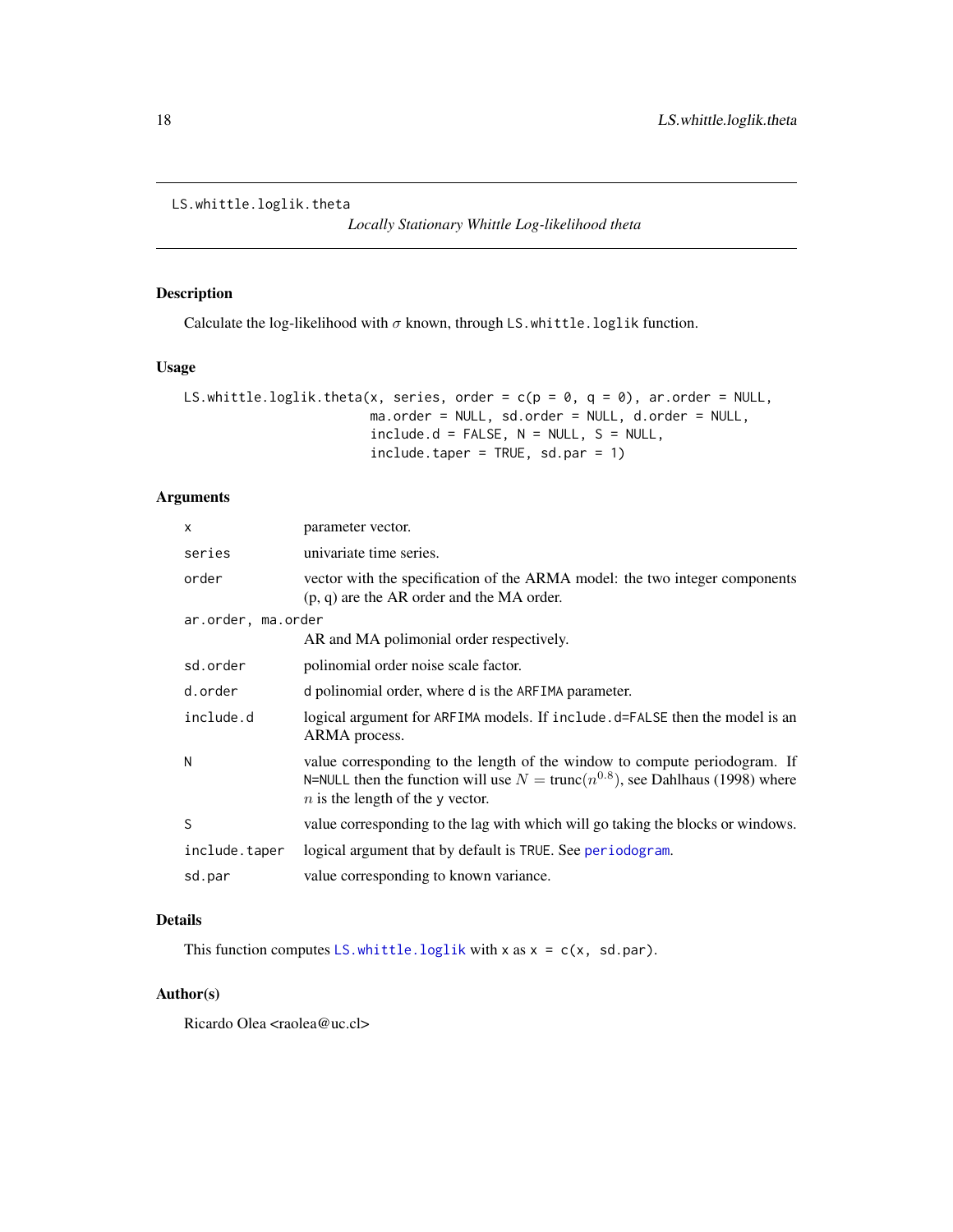<span id="page-18-1"></span><span id="page-18-0"></span>

#### Description

This function computes the periodogram from a stationary time serie. Returns the periodogram, its graph and the Fourier frequency.

#### Usage

periodogram(y, plot = TRUE, include.taper = FALSE)

#### Arguments

|               | data vector.                                                                |
|---------------|-----------------------------------------------------------------------------|
| plot          | logical argument which allows to plot the periodogram.                      |
| include.taper | logical argument which by default is FALSE. If include taper=TRUE then y is |
|               | multiplied by $0.5 * (1 - \cos(2\pi(n-1)/n))$ (cosine bell).                |

#### Details

The tapered periodogram it is given by

$$
I(\lambda) = \frac{|D_n(\lambda)|^2}{2\pi H_{2,n}(0)}
$$

with  $D(\lambda) = \sum_{s=0}^{n-1} h\left(\frac{s}{N}\right) y_{s+1} e^{-i\lambda s}$ ,  $H_{k,n} = \sum_{s=0}^{n-1} h\left(\frac{s}{N}\right)^k e^{-i\lambda s}$  and  $\lambda$  are Fourier frequencies defined as  $2\pi k/n$ , with  $k = 1, \ldots, n.\lambda$ 

The data taper used is the cosine bell function,  $h(x) = \frac{1}{2}[1 - \cos(2\pi x)]$ . If the series has missing data, these are replaced by the average of the data and  $n$  it is corrected by \$n-N\$, where N is the amount of missing values of serie.

The plot of the periodogram is periodogram values vs.  $\lambda$ .

#### Value

periodogram is a vector with values of the periodogram of the serie, while lambda is a vector with values corresponding to Fourier frequency. The graph is periodogram  $\sim$  lambda.

#### Author(s)

Ricardo Olea <raolea@uc.cl>

#### References

Brockwell, Peter J., and Richard A. Davis. *Introduction to time series and forecasting*. 2002. ISBN-13: 978-0387953519.

Dahlhaus, R. *Fitting time series models to nonstationary processes*. The Annals of Statistics. 1997; Vol. 25, No. 1:1-37.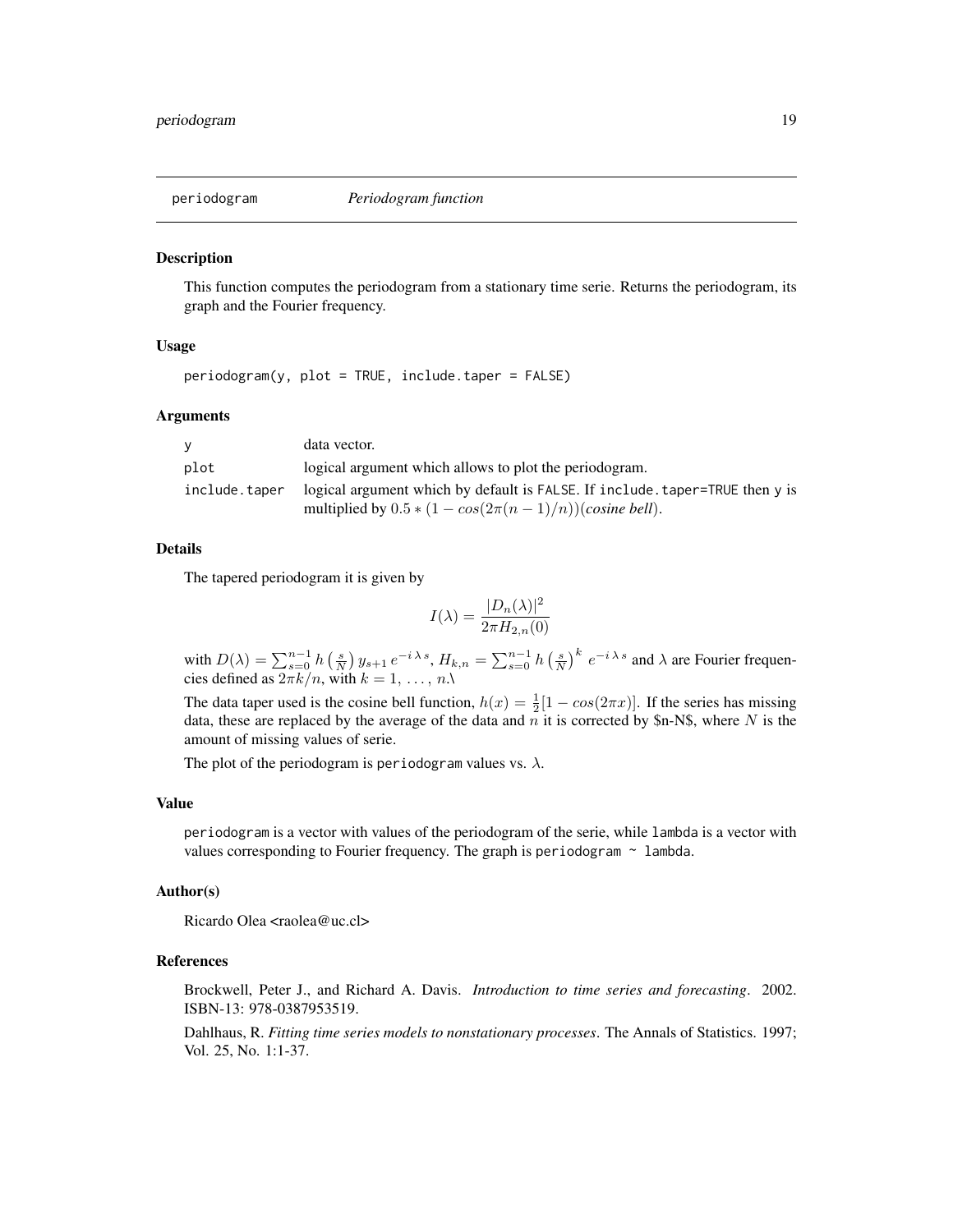#### See Also

[fft](#page-0-0), [Mod](#page-0-0) to 'periodogram' definition and [smooth.periodogram](#page-19-1) in this package.

#### Examples

```
## Require "rdatamarket"
library(rdatamarket)
```

```
## Database
malleco = dmlist("22tn")
mammothcreek = dmlist("22r7")
```

```
periodogram(malleco$Value)
periodogram(mammothcreek$Value)
```
<span id="page-19-1"></span>smooth.periodogram *Smoothing periodogram*

#### Description

This function returns the smoothing periodogram of a stationary time serie, its plot and its Fourier frequency.

#### Usage

```
smooth.periodogram(y, plot = TRUE, spar = \theta)
```
#### Arguments

| У    | data vector.                                                      |
|------|-------------------------------------------------------------------|
| plot | logical argument which allows to plot the periodogram.            |
| spar | smoothing parameter, typically (but not necessarily) in $(0,1]$ . |

#### Details

smooth.periodogram computes the periodogram from y vector and then smooth it with *smoothing spline* method, which basically approximates a curve using a cubic spline (see more details in [smooth.spline](#page-0-0)).  $\lambda$  is the Fourier frequency obtained through [periodogram](#page-18-1).

It must have caution with the minimum length of y, because smooth.spline requires the entered vector has at least length 4 and the length of y does not equal to the length of the data of the periodogram that smooth.spline receives. If it presents problems with tol (tolerance), see [smooth.spline](#page-0-0).

<span id="page-19-0"></span>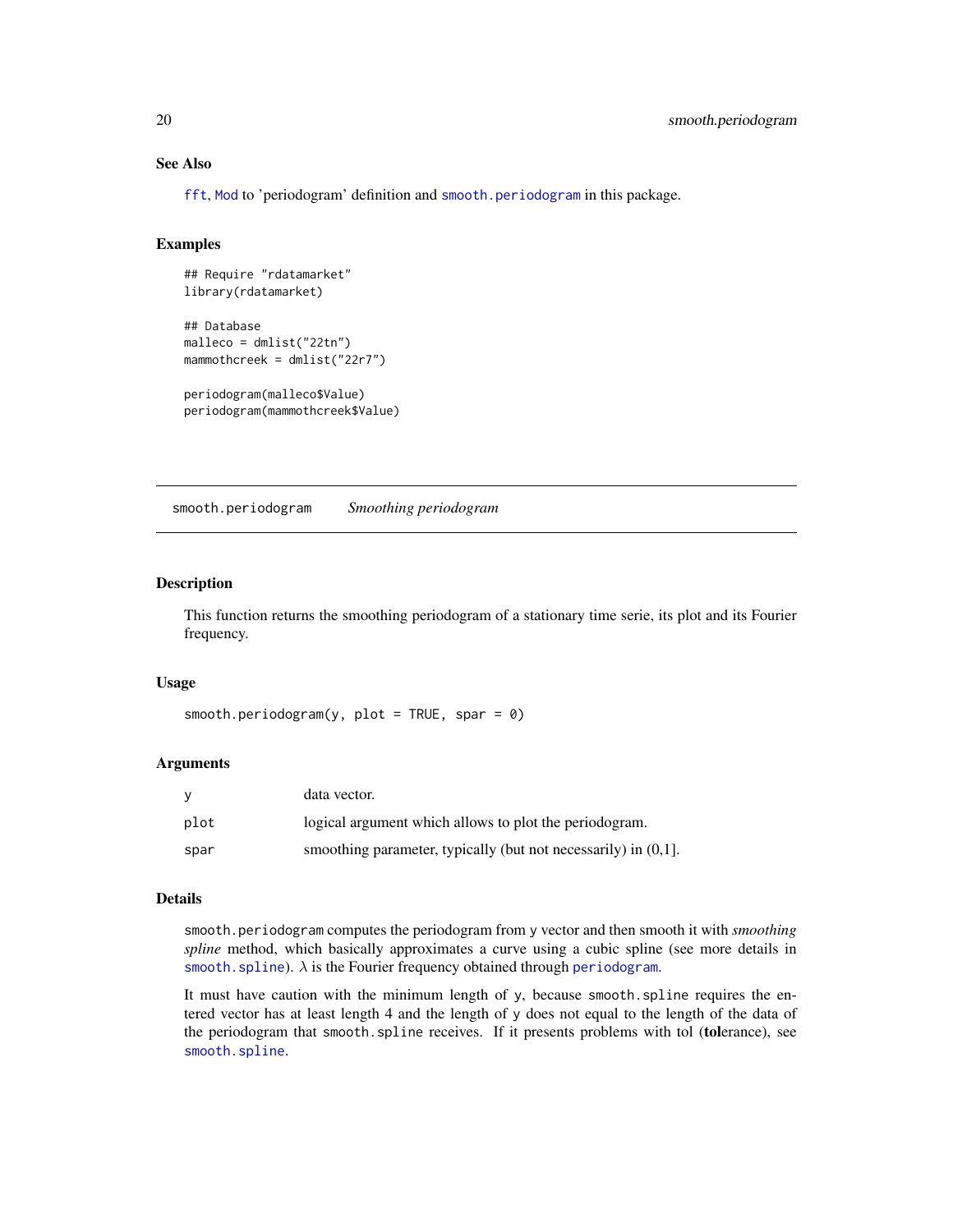#### <span id="page-20-0"></span>ts.diag 21

#### Value

A list with the following components:

smooth.periodogram

vector with the smoothing periodogram values.

| lambda | vector coresponding to Fourier frequency. See details above. |  |  |
|--------|--------------------------------------------------------------|--|--|
|        |                                                              |  |  |

#### Author(s)

Ricardo Olea <raolea@uc.cl>

#### See Also

To more information please check [smooth.spline](#page-0-0) and [periodogram](#page-18-1).

#### Examples

```
## Require "rdatamarket"
library(rdatamarket)
malleco = dmlist("22tn")
mammothcreek = dmlist("22r7")
## Example 1: malleco
periodogram(malleco$Value)
aux = smooth.periodogram(malleco$Value, plot = FALSE, spar = .8)
lines(aux$smooth.periodogram ~ aux$lambda, lwd = 2, col = "orange")
## Example 2: mammothcreek$Value
periodogram(mammothcreek$Value)
aux = smooth.periodogram(mammothcreek$Value, plot = FALSE, spar = .4)
lines(aux$smooth.periodogram ~ aux$lambda, lwd = 2, col = "orange")
## Example 3: AR(1) simulated
ts.sim = arima.sim(n = 1000, model = list(order = c(1, 0, 0), ar = 0.7))
periodogram(ts.sim)
aux = smooth.periodogram(ts.sim, plot = FALSE, spar = .7)
lines(aux$smooth.periodogram \sim aux$lambda, lwd = 2, col = "orange")
```

```
lines(fdensity(ar = 0.7, lambda = aux$lambda)~aux$lambda, col = "red")
```
ts.diag *Diagnostic Plots for Time Series fits*

#### Description

Plot time-series diagnostics.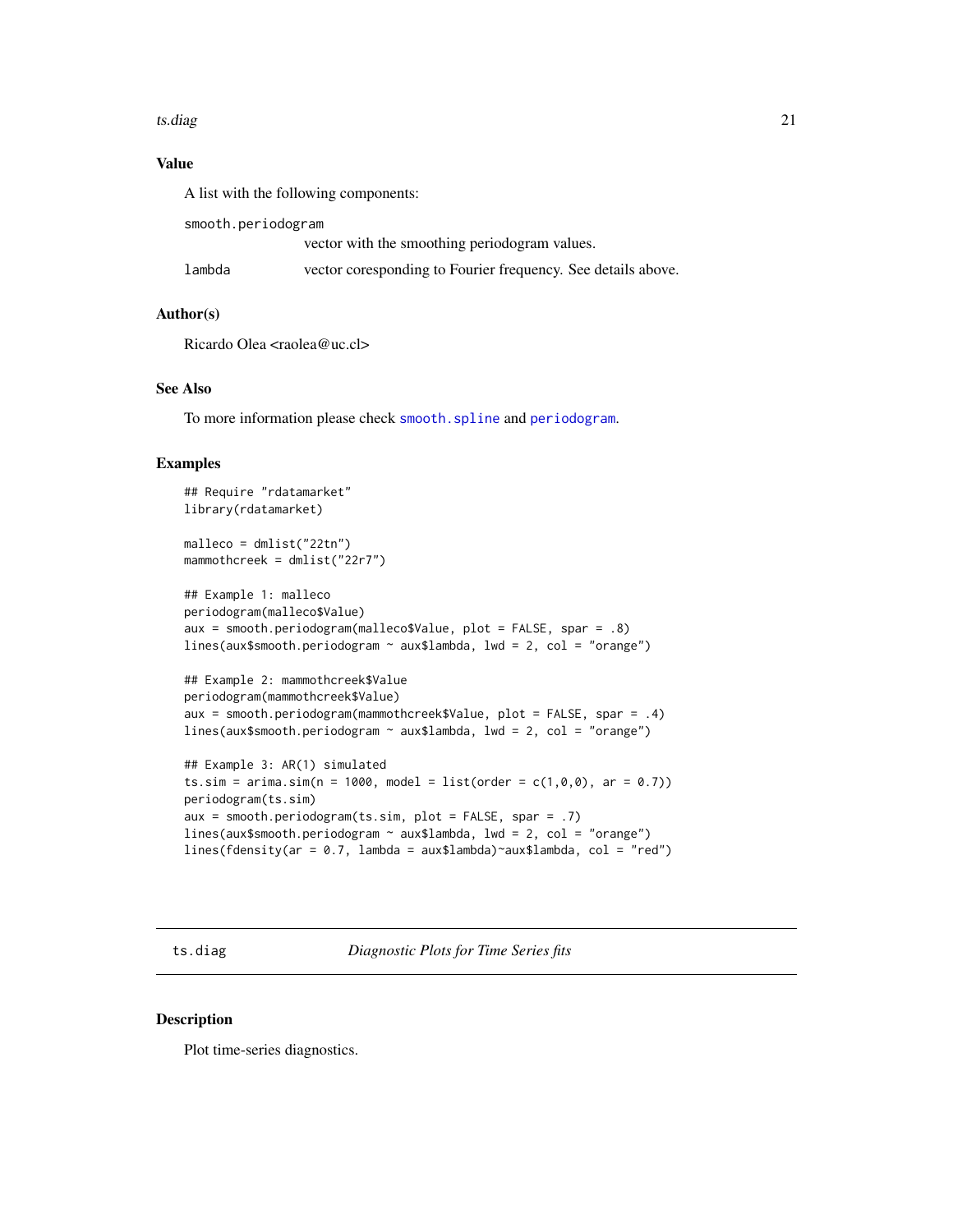#### <span id="page-21-0"></span>Usage

ts.diag(x,  $\text{lag} = 10$ ,  $\text{cex} = 0.5$ )

#### Arguments

|     | residuals of the fitted time series model.                    |
|-----|---------------------------------------------------------------|
| lag | maximum lag at which to calculate the acf and Ljung-Box test. |
| cex | optional argument of par.                                     |

### Details

This function plot the residuals, the autocorrelation function of the residuals (ACF) and the p-values of the Ljung-Box Test for all lags up to lag.

#### Value

Diagnostics are plotted.

#### Author(s)

Ricardo Olea <raolea@uc.cl>

```
z = rnorm(500)Box.Ljung.Test(z, lag=15)
ts.diag(z)
```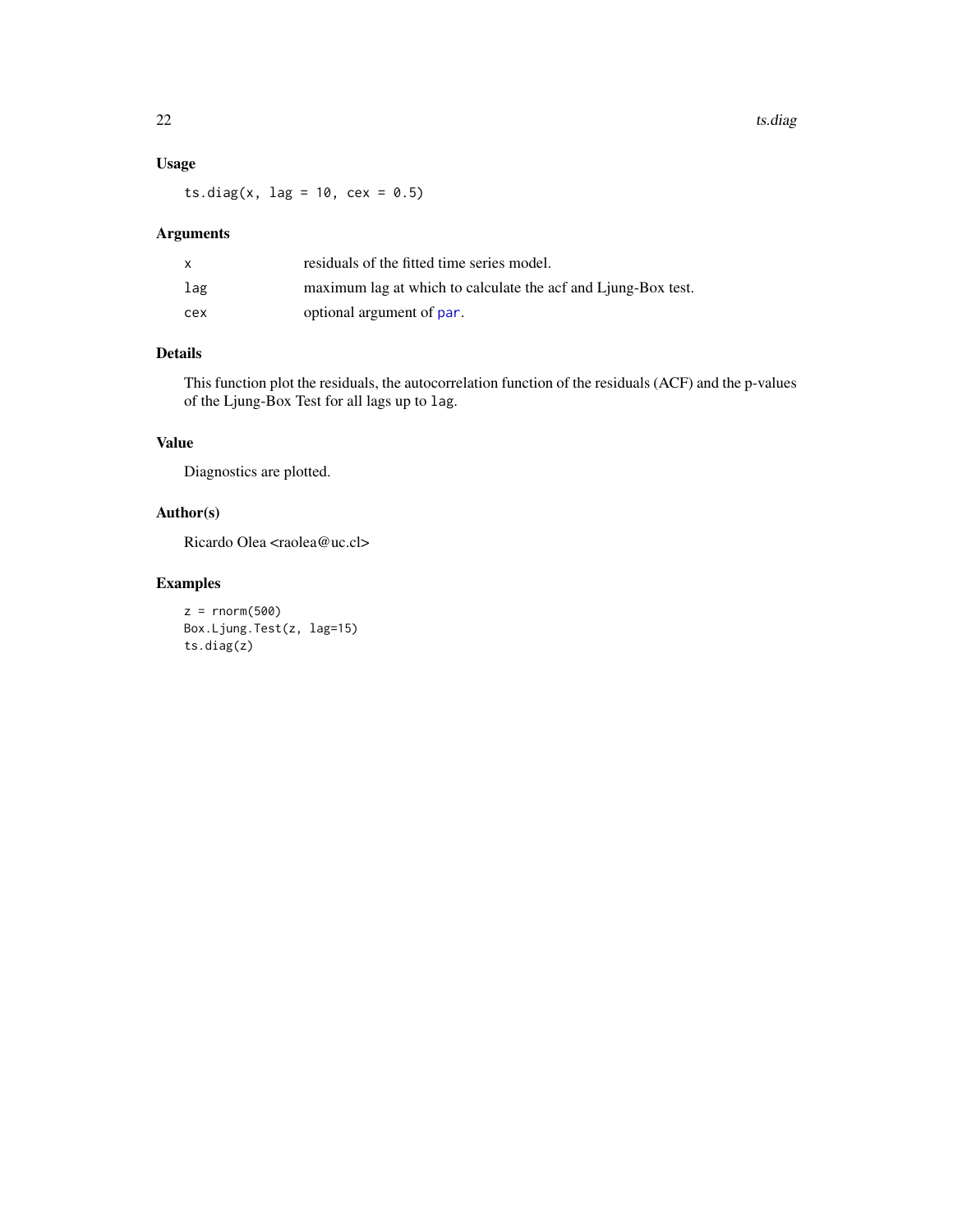# <span id="page-22-0"></span>Index

∗Topic Box Box.Ljung.Test, [7](#page-6-0) ∗Topic Fourier block.smooth.periodogram, [4](#page-3-0) periodogram, [19](#page-18-0) smooth.periodogram, [20](#page-19-0) ∗Topic Ljung Box.Ljung.Test, [7](#page-6-0) ∗Topic acf ts.diag, [21](#page-20-0) ∗Topic density fdensity, [8](#page-7-0) ∗Topic diagnostic ts.diag, [21](#page-20-0) ∗Topic estimator LS.whittle, [13](#page-12-0) LS.whittle.loglik, [15](#page-14-0) LS.whittle.loglik.sd, [17](#page-16-0) LS.whittle.loglik.theta, [18](#page-17-0) ∗Topic filter LS.kalman, [11](#page-10-0) ∗Topic hessian hessian, [9](#page-8-0) ∗Topic kalman LS.kalman, [11](#page-10-0) ∗Topic ljung ts.diag, [21](#page-20-0) ∗Topic locally LS.kalman, [11](#page-10-0) LS.summary, [12](#page-11-0) ∗Topic loglik LS.whittle, [13](#page-12-0) LS.whittle.loglik, [15](#page-14-0) LS.whittle.loglik.sd, [17](#page-16-0) LS.whittle.loglik.theta, [18](#page-17-0) ∗Topic package LSTS-package, [2](#page-1-0) ∗Topic periodogram periodogram, [19](#page-18-0)

smooth.periodogram, [20](#page-19-0) ∗Topic residuals ts.diag, [21](#page-20-0) ∗Topic smooth block.smooth.periodogram, [4](#page-3-0) smooth.periodogram, [20](#page-19-0) ∗Topic spectral fdensity, [8](#page-7-0) ∗Topic summary LS.summary, [12](#page-11-0) ∗Topic timeseries block.smooth.periodogram, [4](#page-3-0) Box.Ljung.Test, [7](#page-6-0) fdensity, [8](#page-7-0) hessian, [9](#page-8-0) LS.kalman, [11](#page-10-0) LS.summary, [12](#page-11-0) LS.whittle, [13](#page-12-0) LS.whittle.loglik, [15](#page-14-0) LS.whittle.loglik.sd, [17](#page-16-0) LS.whittle.loglik.theta, [18](#page-17-0) periodogram, [19](#page-18-0) smooth.periodogram, [20](#page-19-0) ts.diag, [21](#page-20-0) ∗Topic whittle LS.whittle, [13](#page-12-0) LS.whittle.loglik, [15](#page-14-0) LS.whittle.loglik.sd, [17](#page-16-0) LS.whittle.loglik.theta, [18](#page-17-0)

#### acf, *[7](#page-6-0)*

block.smooth.periodogram, [4](#page-3-0) Box.Ljung.Test, [7](#page-6-0) estimator *(*LS.whittle*)*, [13](#page-12-0)

fdensity, [8](#page-7-0) fft, *[20](#page-19-0)* filter *(*LS.kalman*)*, [11](#page-10-0)